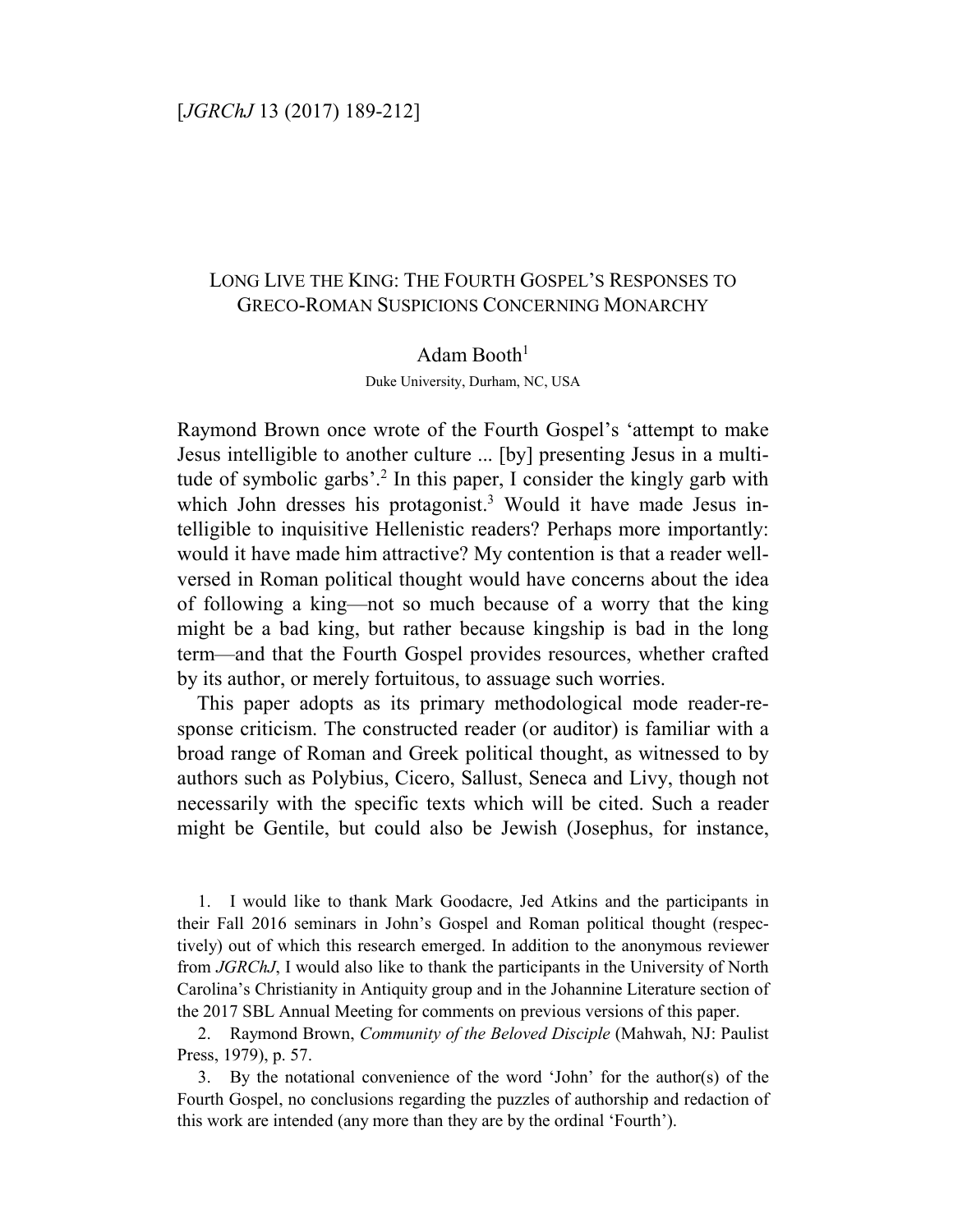knew Polybius's work).<sup>4</sup> Certainly, some early Christian readers did feel tension between their 'classical' studies and Christian faith— 'Jerome, notoriously had nightmares over whether his exposure to Cicero ... was preventing his being a good Christian'5—but our constructed reader is worrying at a time rather closer to the completion of the Fourth Gospel and is more reluctant than Jerome to abandon Ciceronian concerns as she contemplates following Christ. Must she reject her prior political beliefs (even if untheorized) entirely or can she understand John's version of the Christian message as making a novel claim within her established framework? This reader might be the recipient of attempts at initial evangelization or (perhaps more likely) a convert receiving further instruction. Encountering claims of kingship, a stock range of concerns are triggered for this reader. I will suggest that as she scrutinizes John's Gospel, she will be able to find, through diverse aspects of the presentation of Jesus, scope to envisage a form of kingship that evades such concerns.

Before turning to these concerns, and the responses which could be constructed, one must confirm that our reader would find herself confronted by claims of kingship. Among Brown's 'many garbs' of the Johannine Jesus, the importance of kingship may appear to be counterindicated by the fact that Wayne Meeks could write in his dissertation that '"King" as a Christological appellative in the Fourth Gospel has never been the object of a special investigation'.<sup>6</sup> He suggests, however, that this lacuna is not due to an inattentiveness to kingship on the part of the Fourth Gospel but to a scholarly over-emphasis on Davidic kingship as the only model which would have had currency for the ancient author<sup>7</sup> and argues instead that John presents us with a Prophet-King modeled on Moses.<sup>8</sup> Since Meeks's work, however, many other scholars have returned to royal motifs in John's Christological

4. See the arguments of Shaye Cohen, 'Josephus, Jeremiah, and Polybius', *HistTh* 21 (1982), pp. 366-81, and Arthur M. Eckstein, 'Josephus and Polybius', *ClAnt* 9 (1990), pp. 175-208.

5. Anthony Bowen and Peter Garnsey (eds.), *Lactantius: Divine Institutes*  (Liverpool: Liverpool University Press, 2004), p. 4.

6. Wayne Meeks, *The Prophet King: Moses Traditions and the Johannine Christology* (Leiden: Brill, 1967), p. 17.

7. This emphasis is still apparent, for instance, in Christoph Burger, *Jesus als Davidssohn: Eine traditiongeschichtliche Untersuchung* (FRLANT, 98; Göttingen: Vandenhoeck & Ruprecht, 1970).

8. Meeks, *Prophet King*, p. 21.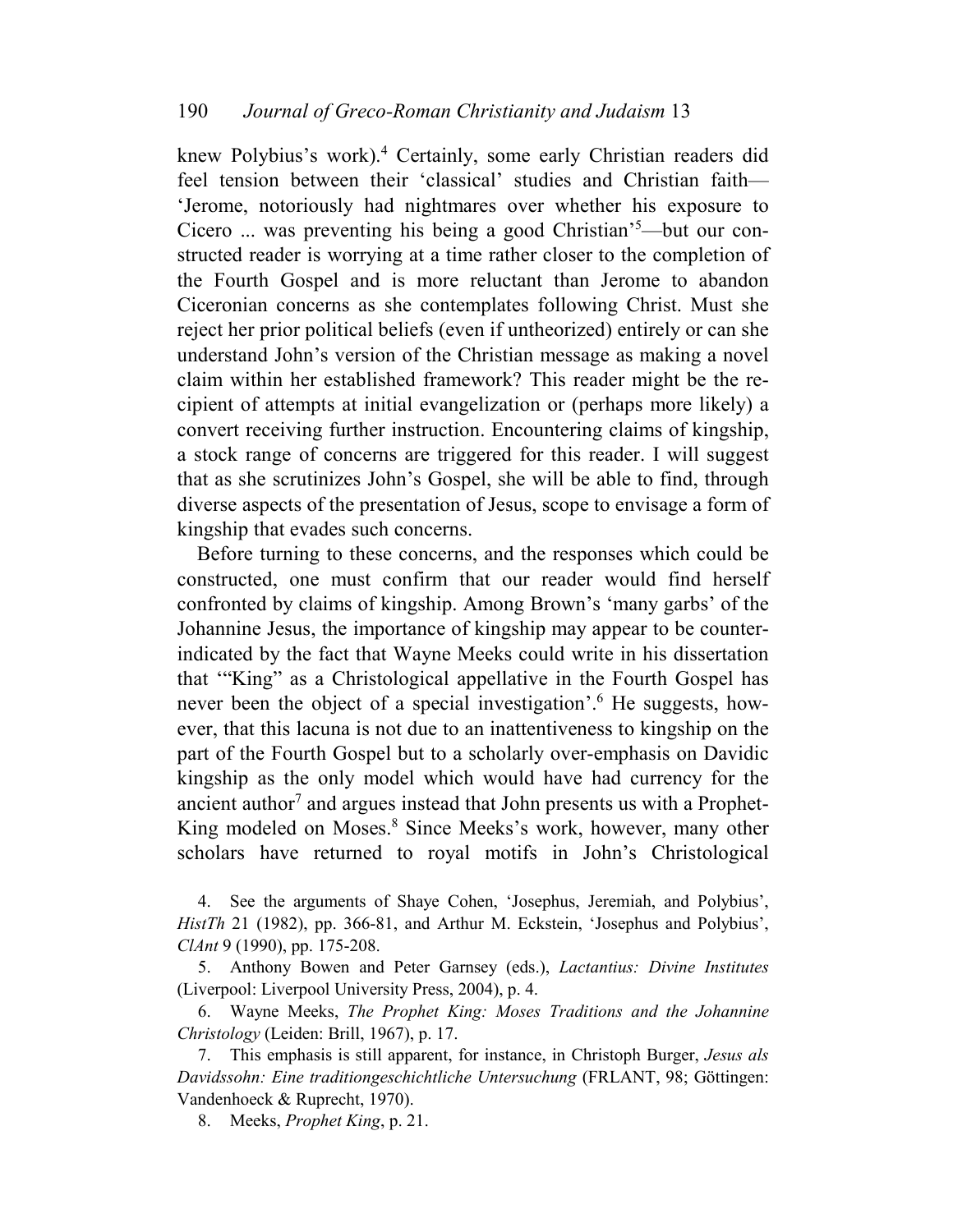development. De Jonge's work, for instance, seeks to develop Meeks's insight by arguing that John redefines kingship in terms of sonship.<sup>9</sup> Other scholars do see John as drawing on Davidic models, including Maarten Menken in his analysis of Jesus' betrayal by Judas, and Richard Hays, who finds echoes in John's use of royal lament psalms (taking David as their putative author).<sup>10</sup> Busse situates John's kingship discourse in its Hellenistic context, and Richey explores resonances with Augustan Imperial discourse.<sup>11</sup> Recent dissertations attentive to Jesus' kingship in John's Gospel include those of Mavis Leung and Laura Hunt.<sup>12</sup> Rather than taking recent scholarly interest as our benchmark, however, it will be helpful to review first the explicit references to Jesus as king in John's text and then investigate the coherence of these references with the rest of Jesus' characterization to establish that a reader would be unlikely to be able to write off kingship claims as an embarrassing but ultimately eliminable feature of the narrative.

9. Marinus de Jonge, *Jesus: Stranger from Heaven and Son of God* (Missoula, MT: Scholars Press, 1977). In this view he is joined by John Ashton, *Understanding the Fourth Gospel* (Oxford: Clarendon Press, 1991), p. 100 n. 76.

10. Maarten Menken, 'The Translation of Psalm 41.10 in John 13.18', *JSNT* 40 (1990), pp. 61-79; Richard Hays, *Echoes of Scripture in the Gospels* (Waco, TX: Baylor University Press, 2016), p. 298, cf. 319. A similar view is argued in Gilsun Ryu, 'Messianism and Kingship in the Gospel of John: Comparison between the Fourth Gospel and the Psalms 2, 72, and 110', *Journal of Religious & Theological Information* 16 (2017), pp. 125-40. This view may be contrasted with the view of Andrew Brunson (*Psalm 118 in the Gospel of John: An Intertextual Study on the New Exodus Pattern in the Theology of John* [WUNT, 2.158; Tübingen: Mohr Siebeck, 2003]), who argues that Johannine use of Psalm 118 at Jesus' entrance into Jerusalem points not to Davidic kingship but to a reassertion of God's prior status as king.

11. Ulrich Busse, 'Metaphorik und Rhetorik im Johannesevangelium: Das Bildfeld vom König', in Jörg Frey, Jan G. van der Watt and Ruben Zimmermann (eds.), *Imagery in the Gospel of John: Terms, Forms, Themes, and Theology of Johannine Figurative Language* (WUNT, 200; Tübingen: Mohr Siebeck, 2006), pp. 279-317; Lance Byron Richey, *Roman Imperial Ideology and the Gospel of John* (CBQMS, 43; Washington, DC: Catholic Biblical Association of America, 2007).

12. Mavis Leung, *The Kingship-Cross Interplay in the Gospel of John: Jesus' Death as Corroboration of His Royal Messiahship* (Eugene, OR: Wipf & Stock, 2011); Laura J. Hunt, *Jesus Caesar: A Roman Reading of John 18:28-19:22* (PhD Dissertation; University of Wales, Trinity St. David, 2017).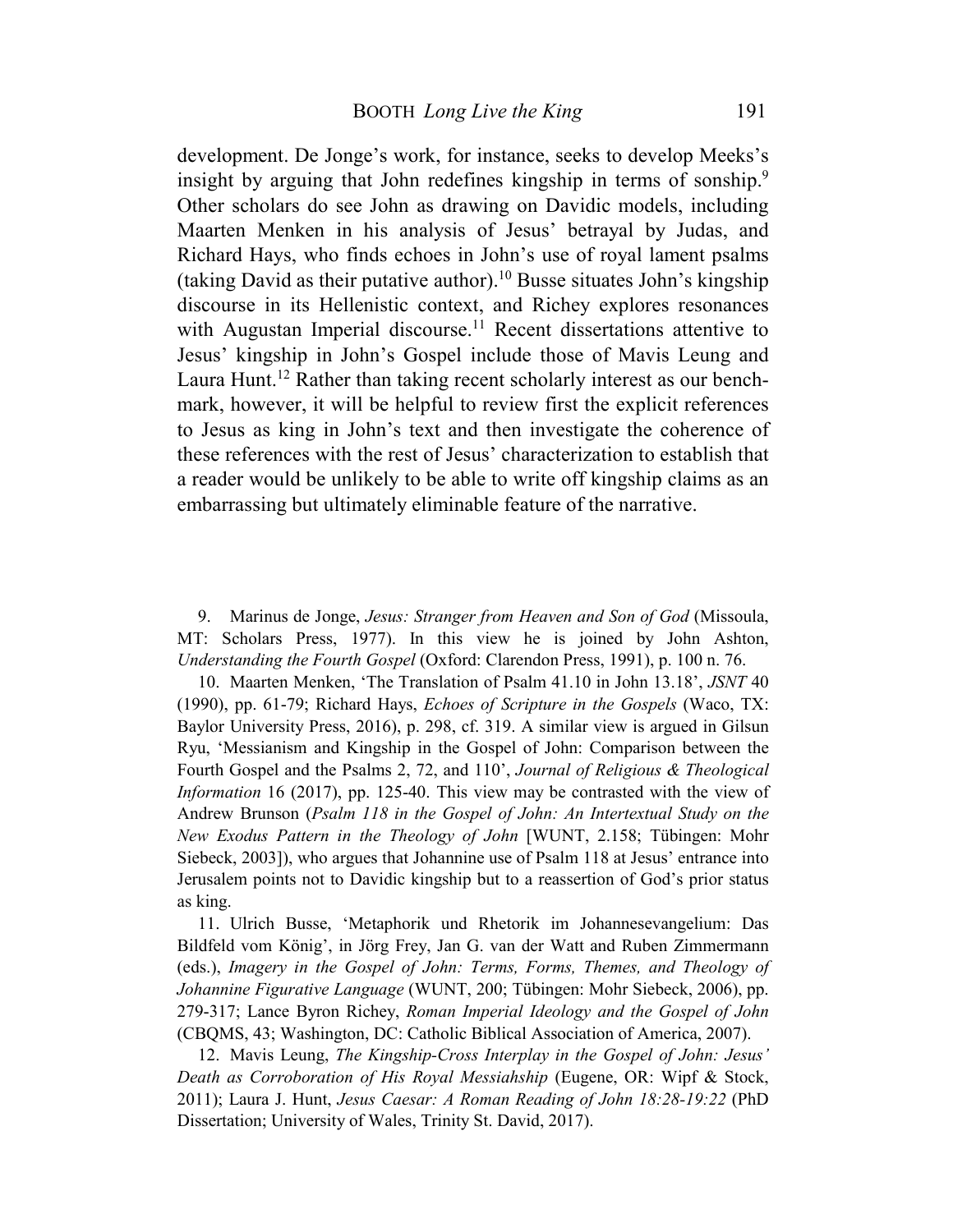## *John's Explicit Presentation of Jesus as King*

A form of the noun βασιλεύς appears sixteen times in John's Gospel, each time referring to Jesus.<sup>13</sup> The first usage occurs at the climax of the first narrative unit of the Gospel, when Nathanael proclaims to Jesus 'Rabbi, you are the son of God, you are the king of Israel' (Jn 1.49). The title 'king' stands as the culmination of a series of titles that characters apply to Jesus in this first narrative unit of the Gospel, including 'Lamb of God', 'Messiah' and 'Son of God'. Jesus himself adds 'Son of Man'. 'King' does not serve as culmination simply by virtue of coming last in a list, but highlights a theme present in each of the other appellations: there were kingly aspects to Messiahship (consider, for instance, the parallelism in 1 Sam. 2.10); 'Son of God' is a frequent royal title in the Psalms for instance; and the one like a 'Son of Man' receives kingship in Dan. 7.13-14. In the early chapters of his Gospel, John merely has characters tell us these claims about Jesus without showing us why they should be true. For a reader who is not already convinced, Nathanael's claim sets up a question to be contemplated as the rest of the Gospel is heard: why is Jesus called king?

The next reference to kingship in the Gospel, however, might be thought to cast doubt on whether Jesus really should be regarded as a king. In Jn 6.15, the people are 'about to come and seize him that they might make [him] king'<sup>14</sup> so Jesus 'withdraws again to the mountain alone'. Does Jesus withdraw because he is not a king and has no desire to become one? Meeks rejects this reading, saying, 'Jesus' flight cannot imply a rejection of the term "king" as such ... What is rejected is worldly force and the world's "hour" which is not yet his own.<sup>'15</sup> Indeed, one who is king should refuse to be *made* a king. To confess Jesus as king, as Nathanael did, occasions neither correction nor flight, but the giving of further information; to try to make Jesus a king by force is sharply differentiated from Nathanael's confession, and is thus rejected as an appropriate response. In the next pericope (6.16-20), the reader will see that, as Heath puts it, 'Jesus does not decline to

13. Jn 1.49; 6.15; 12.13, 15; 18.33, 37 (twice), 39; 19.3, 12, 14, 15 (twice), 19 and 21 (twice).

14. Ποιήσωσιν. The variant reading of ἀναδεικνύναι found in Sinaiticus is to be rejected as 'a theological correction by a copyist who correctly understood that Jesus was a king in John and who was therefore affronted by the suggestion that men could make him king' (Meeks, *Prophet King*, p. 88).

15. Meeks, *Prophet King*, p. 89.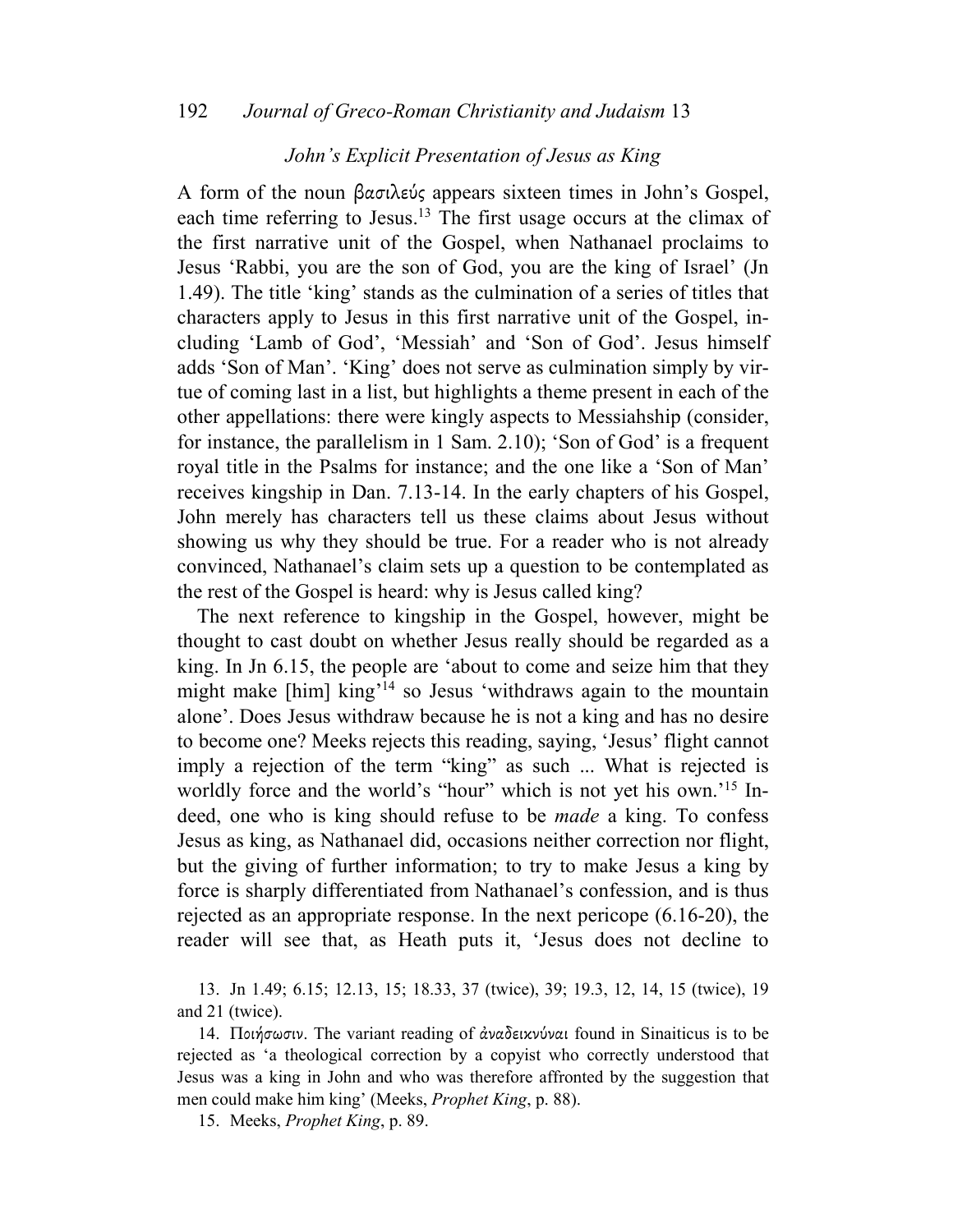demonstrate his sovereignty, but he does reject its establishment by human hands';<sup>16</sup> rather, he walks on water and says Έγώ είμι (6.20). As Hunt has recently pointed out, the refusal of a title was a common practice among Roman rulers, documenting references to such *recusatio* by nine of the fifteen emperors from Augustus to Antoninus Pius.<sup>17</sup>

What then does Jesus do that leads the crowd to see a potential king in him, even if they miss his actual kingship? 6.15 follows directly after the feeding of the multitude and the crowd is the one which has just been fed. The provision of food was a royal function in various ancient Near Eastern contexts<sup>18</sup> and specifically Roman examples of monarchs (or would-be monarchs) engaging in large scale feedings include the Gracchi and Julius Caesar.<sup>19</sup> The introduction of kingship here is integrated into the narrative. Jesus is doing kingly things, and characters (even if unreliable ones) name this for the reader. The characterization of Jesus as king becomes harder for a reader to avoid. The idea that Jesus' deeds reveal kingship may have been prepared for in 3.2-5, when Nicodemus asks a question about Jesus' signs, and Jesus responds by speaking about the kingdom of God.<sup>20</sup> The Good Shepherd

16. Jane Heath, 'You Say that I Am a King (John 18.37)', *JSNT* 34 (2012), pp. 232-52 (241).

17. Hunt, *Jesus Caesar*, pp. 144-49. See also Jean Béranger, *Recherches sur l'aspect idéologique du principat* (Schweizerische Beiträge zur Altertumswissenschaft, 6; Basel: Reinhardt, 1953).

18. Nathan MacDonald, '"The Eyes of All Look to You": The Generosity of the Divine King', in Nathan MacDonald, Kathy Ehrensperger and Luzia Sutter Rehmann (eds.), *Decisive Meals: Table Politics in Biblical Literature* (LNTS, 449; London: T. & T. Clark, 1988), pp. 1-14.

19. On which, see Angela Standhartinger, '"And All Ate and Were Filled" (Mark 6.42 par.): The Feeding Narratives in the Context of Hellenistic-Roman Banquet Culture', in Nathan MacDonald, Kathy Ehrensperger and Luzia Sutter Rehmann (eds.), *Decisive Meals: Table Politics in Biblical Literature* (LNTS, 449; London: T. & T. Clark, 1988), pp. 62-83.

20. This is the only passage in John's Gospel to refer explicitly to the Kingdom of God rather than Jesus. As Lori Baron has persuasively argued (*The Shema in John's Gospel Against its Backgrounds in Second Temple Judaism* [PhD Dissertation; Durham, NC: Duke University, 2015]), the Fourth Gospel presents a unity of father and son (e.g. Jn 10.30) that locates Jesus within the unity proclaimed by the Shema, a pre-text whose importance for John, she argues, has been greatly underestimated. While Son and Father are not the same person (Jesus is actually praying, for instance in ch. 17, and not play-acting prayer by talking to himself), the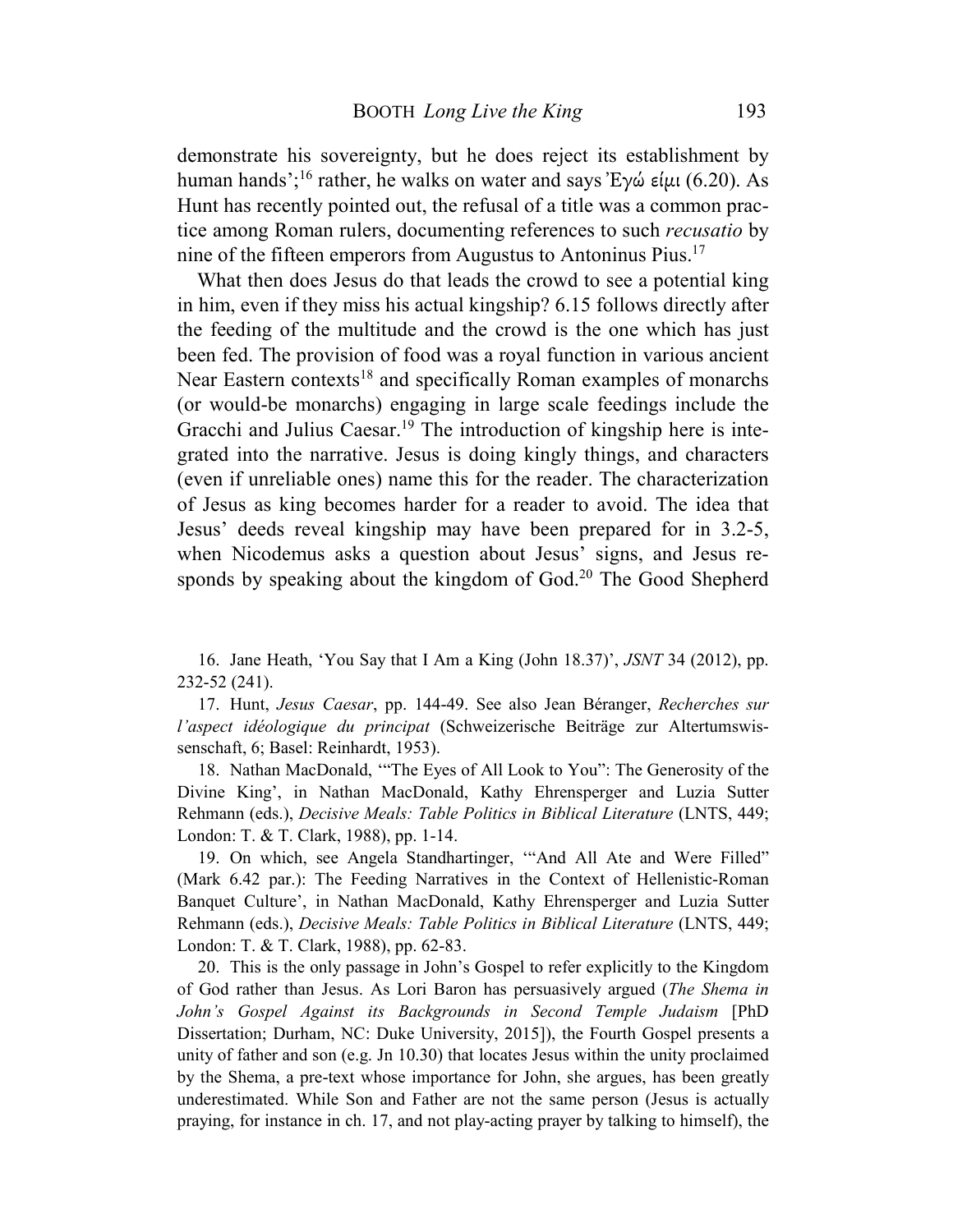discourse may reinforce this association for a reader who sees the royal allusions here.

The next explicit reference to Jesus as king comes, as in ch. 6, from the lips of a crowd. As Jesus enters Jerusalem, the crowd echoes Nathanael in acclaiming him 'King of Israel' (Jn 12.13). These twin acclamations form an *inclusio* around Jesus' pre-Passion ministry, highlighting their importance. To further emphasize the point, and add the narrator's approval to the crowd's claim, a paraphrase of Zech. 9.9 is then added which preserves the term 'king', now applied to Jesus, even though much of the rest of the verse is elided. <sup>21</sup> Like the example in ch. 6, this kingship acclamation has been prepared for by the immediately preceding pericope. David Svärd has argued that in Jn 12.1-8, we have a private anointing by a prophet, modeled after Samuel's anointing of David in 1 Samuel 16, with the explicit naming of kingship as the office which the anointing confers being delayed (again, as in ch. 6) to the following pericope.<sup>22</sup>

The reader will only rarely have seen explicit mention of Jesus' kingship in the pre-Passion ministry. In the trial scene and crucifixion narrative, however, she will encounter more frequent use of kingship language relating to Jesus. This contrast may be a less stark version of the pattern we find in Mark's Gospel where 'Jesus is never called a "king" until he stands before Pilate on the way to the cross; yet from that point forward, within the space of thirty verses, he is called "king" six times.'<sup>23</sup> In John, too, it is Pilate who introduces the language of kingship into the trial scene in 18.33. Jesus asks whether Pilate asks his question 'on your own  $(\alpha \pi \delta \sigma \epsilon \alpha \nu \tau \delta)$ ' (18.34), a prepositional phrase which, as Meeks argues, 'elsewhere in the Fourth Gospel ... points to the divine origin of revelation through one who, consciously or

union is sufficient for talk of God's kingdom to be entirely compatible with a presentation of Jesus as king.

21. Only nine of LXX Zech. 9.9's twenty-five words are reproduced, and three words are added.

22. David Svärd, 'John 12:1-8 as a Royal Anointing Scene', in Kasper Bro Larsen (ed.), *The Gospel of John as a Genre Mosaic* (SANT, 3; Göttingen: Vandenhoeck & Ruprecht, 2015), pp. 249-68.

23. Joel Marcus, 'Crucifixion as Parodic Exaltation', *JBL* 125 (2006), pp. 73-87 (73).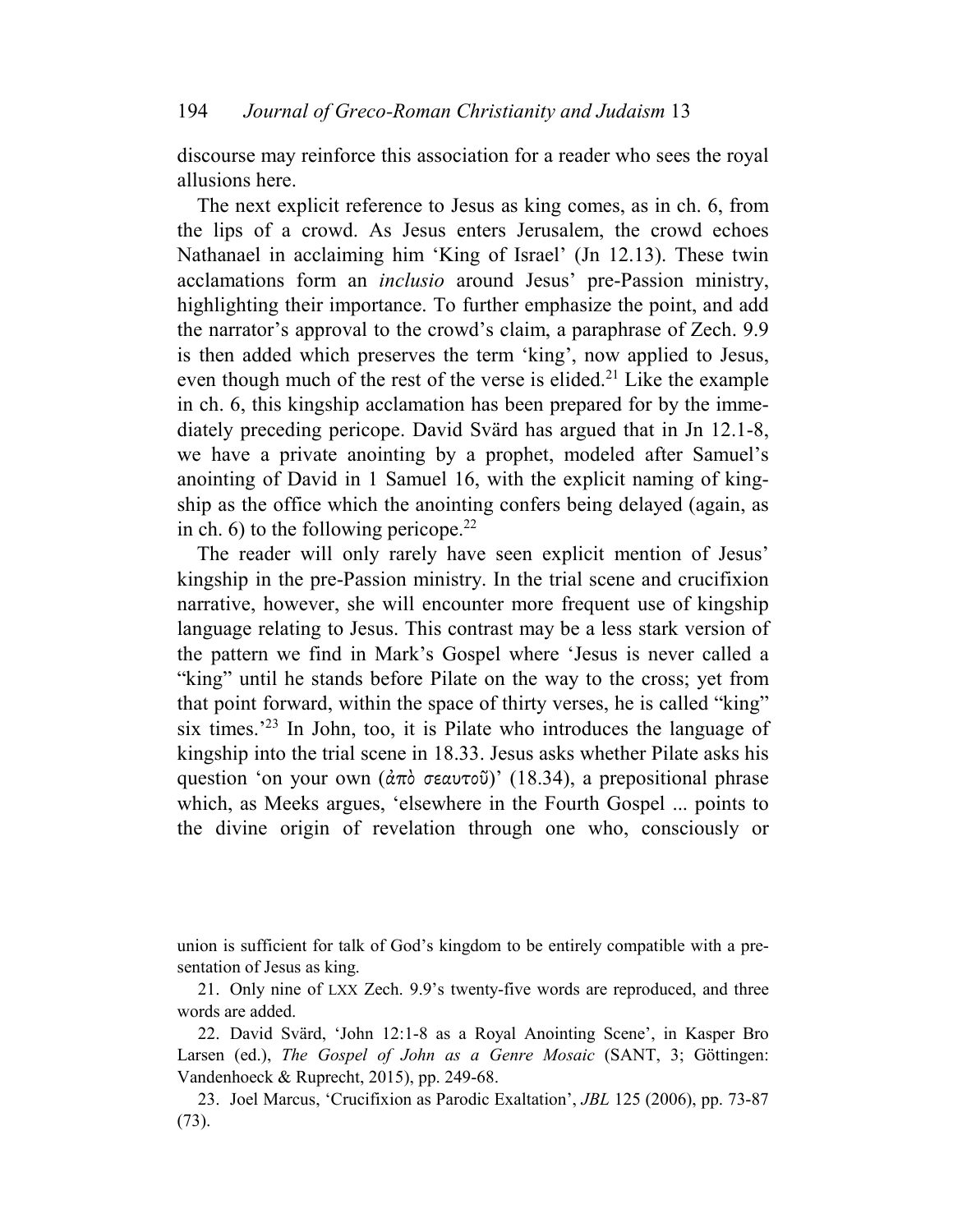unconsciously, is a prophet'.<sup>24</sup> Jesus' kingship is again authoritatively confirmed.

Jesus describes his kingdom as 'not of (ἐκ) this world' (Jn 18.36), denying the source while conceding the point in question: he is a king.<sup>25</sup> In the next verse, Jesus states, 'you say that I am a king' (βασιλεύς είμι έγώ).<sup>26</sup> Heath argues that this statement is '[yoked] with εἰµι ἐγώ; John evokes the prominence and theological profundity of Jesus' earlier pronouncements of ἐγώ εἰμι.<sup>'27</sup> The reversed word order may signal the finality of this self-identification, both chronologically and conceptually.

If Jesus' being seated upon the judgment seat could perhaps be understood as a kind of enthronement during the trial, his crucifixion removes any doubt.<sup>28</sup> He has just endured a mock coronation (Jn 19.1- 5), culminating in the announcement ('Behold the man!') that Hunt has compared to Anchises's prophetic announcement of Augustus in the *Aeneid*, <sup>29</sup> and received a *titulus*, inscribed on Pilate's own authority, proclaiming him king (Jn 19.19-22). As Joel Marcus has argued, crucifixion itself served as an '"exalting" mode of execution [which] was designed to mimic, parody, and puncture the pretensions of insubordinate transgressors by displaying a deliberately horrible mirror of their self-elevation'.<sup>30</sup> Jesus' crucifixion shows that those hostile to him were as aware as Nathanael the 'true Israelite' and the exultant crowds

24. Meeks, *Prophet King*, p. 63.

25. See Meeks, *Prophet King*, pp. 63-64; Richey, *Roman Imperial Ideology*, pp. 157-66.

26. The punctuation here differs from  $NA^{28}$ , which assigns the pronoun to the beginning of the next sentence. Heath has pointed out, however, that not only is the proposed punctuation grammatically possible, but that it matches the citation practice of many Latin fathers who either cite the whole verse with a double ἐγώ or cite the first half with the ἐγώ. Cf. Heath, 'You Say that I Am a King', pp. 232-39.

27. Heath, 'You Say that I Am a King', p. 249.

28. This reading relies on taking ἐκάθισεν (Jn 19.13) as a transitive verb rather than reflexive. See Jey Kanagaraj, 'Jesus the King, Merkabah Mysticism and the Gospel of John', *TynBul* 47 (1996), pp. 349-66 (363-65).

29. Virgil, *Aen*. 6.791. See Hunt, *Jesus Caesar*, pp. 211-46.

30. Marcus, 'Crucifixion as Parodic Exaltation', p. 78. On Jesus' display of honor as others try to bring him shame, see Jerome Neyrey, 'Despising the Shame of the Cross: Honor and Shame in the Johannine Passion Narrative', *Semeia* 69 (1996), pp. 113-37.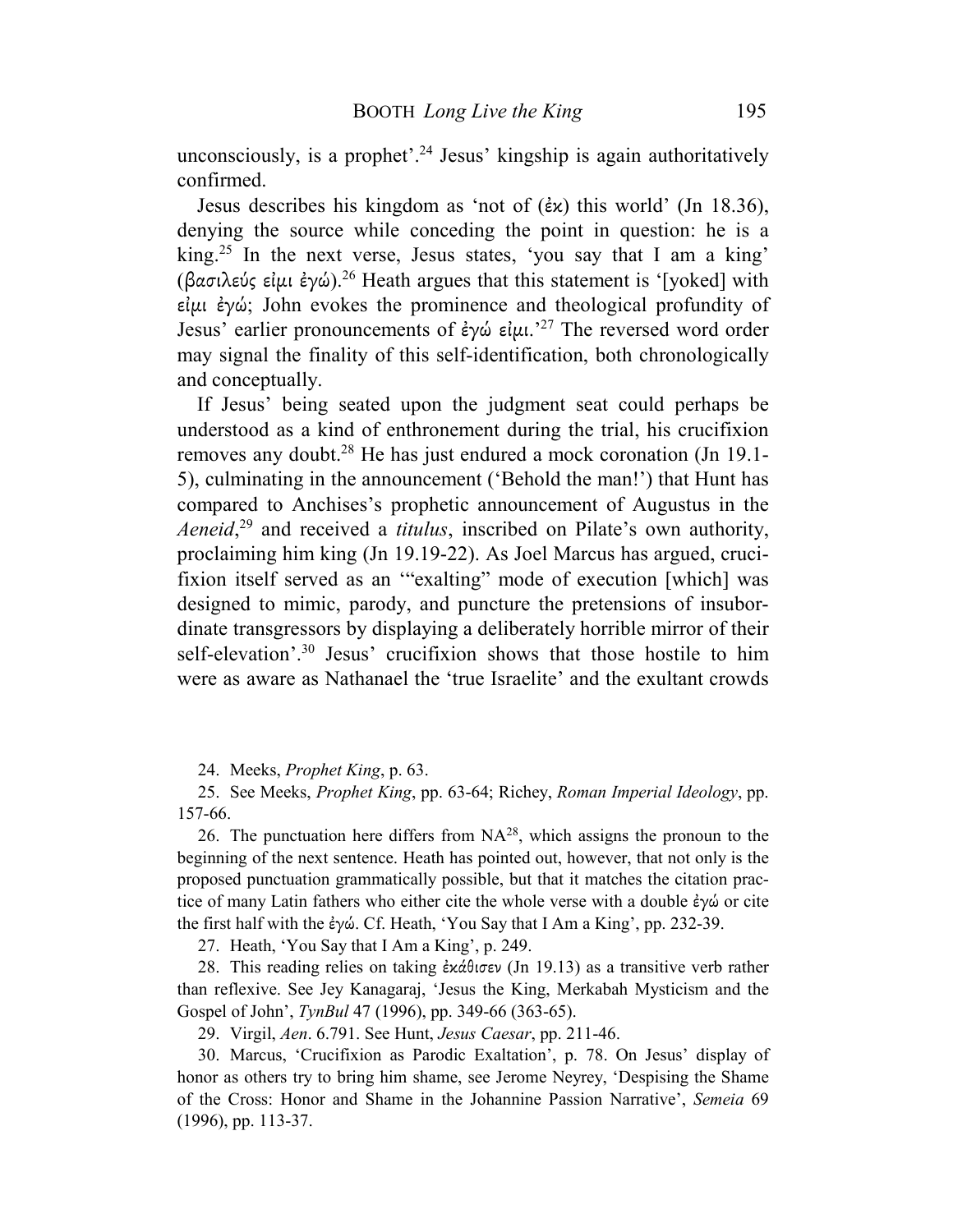that Jesus was acting in a regal fashion. What separated them was the question of whether or not this regality was appropriate.

## *Other Aspects of the Gospel that Cohere with Royal Christology*

In the previous section, it was established that the constructed reader would in fact encounter claims of Jesus' kingship critically punctuating John's Gospel. But could the presentation of Jesus in this Gospel be understood as coherent with Greco-Roman kingship discourse? Would Jesus look like a king in more than a handful of pericopes? Do other Johannine images for Jesus compete with 'king' for dominance, making it easier for a reader to cling to these images and forget the royal imagery? In this section I will argue that, in addition to the aspects of Jesus' characterization that are named as kingly for the reader, much of the rest of the characterization could be understood as conforming to Greco-Roman royal scripts.

In what follows, I will draw upon Roman imperial discourse along with other sources of comparison. It might be objected that this discourse should not be taken as an instance of kingship discourse because of Roman denials that their emperors were kings. This denial was mainly a Latin phenomenon, however. In Greek texts the word βασιλεύς could freely be used to designate the Roman emperor, from Augustus onward.<sup>31</sup> Given that our constructed reader is encountering John's Gospel in Greek, this Greek usage could help form connections between John's presentation of Jesus and the reader's conception of emperors. Even in regards to Latin, Malcolm Schofield's study of Seneca's writings to Nero is helpful to justify understanding Roman Imperial Latin texts as a relevant part of kingship discourse. Schofield analyzes Seneca's alternation between the terms *princeps* ('prince') and *rex* ('king'), and observes that the Stoic advisor mixes the two sufficiently that synonymy must be assumed, even though he avoids explicitly referring to Nero as a *rex* as a concession to 'the unpopular associations traditionally carried by the word'.<sup>32</sup> Thus, Seneca, an

31. See Harry Sidebottom, 'Roman Imperialism: The Changed Outward Trajectory of the Roman Empire', *Historia* 54 (2005), pp. 315-30 (esp. list of examples on p. 328 n. 87).

32. Malcolm Schofield, 'Seneca on Monarchy and the Political Life: *De Clementia*, *De Tranquillitate Animi*, *De Otio*', in Shadi Bartsch and Alessandro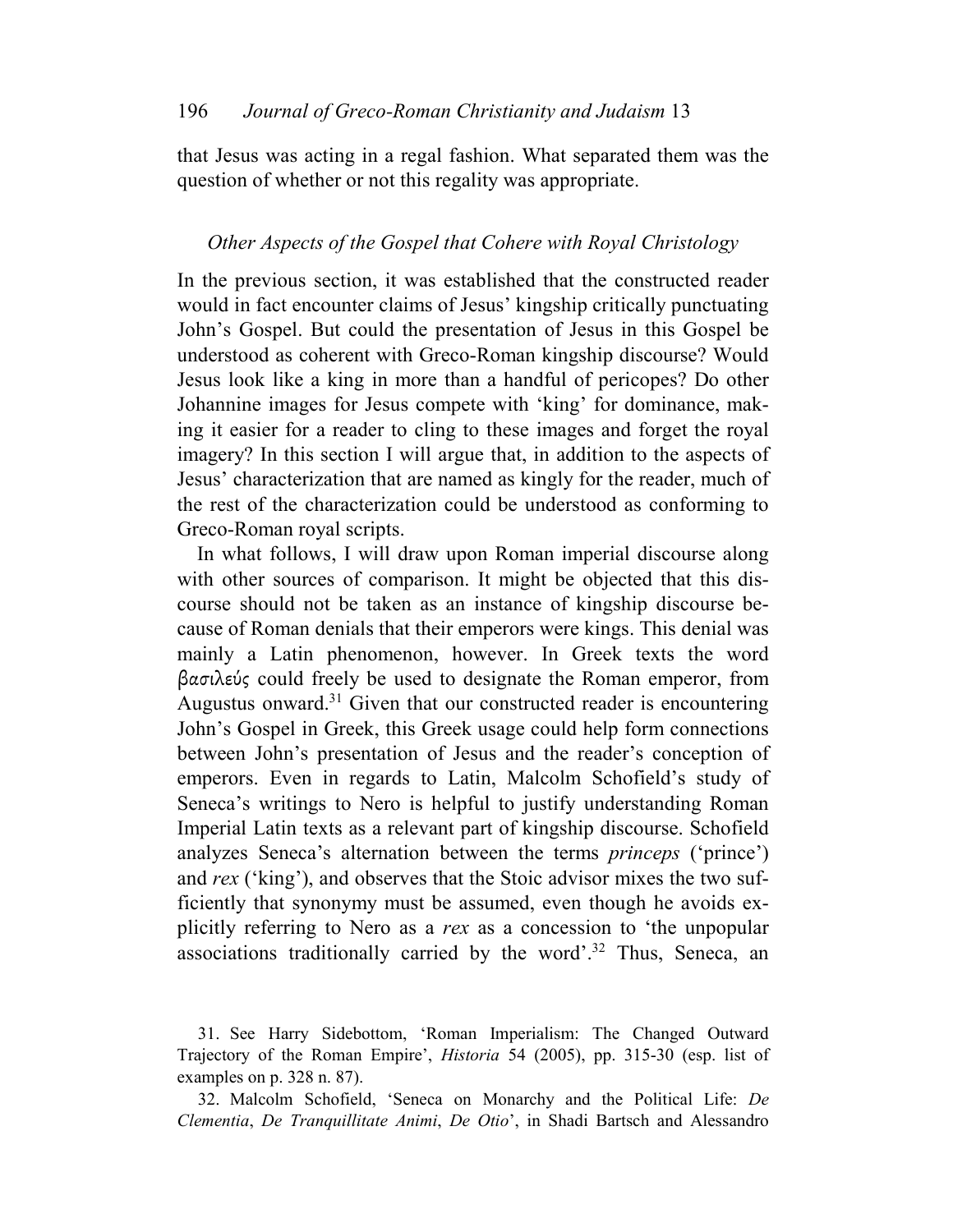important Roman political actor and thinker, describes an emperor as a *princeps* and treats this term as synonymous with *rex.* For readers living under the rule of a Roman emperor accustomed to the kind of discourse to which Seneca witnesses, presentations of the emperor could well help form their image of kingship.

One aspect of Jesus' work in John's Gospel that could reinforce his depiction as a king is his giving of law. Later reception, such as Lucian's *Peregrinus*, will describe Jesus as a law-giver.<sup>33</sup> In the Fourth Gospel, Jesus both keeps his Father's commandments (Jn 15.10) and gives a new commandment (13.34; 15.12). To give law was required of founding rulers, but also expected of reformers, who give 'new' commandments to groups that already have law. Cicero praises Minos, Lycurgus and Theseus for giving law to new communities but also praises Draco, Solon and Clisthenes who were not founders but reformers of Athens. He reserves his greatest praise, characteristically, for the Roman constitution which 'was based upon the genius, not of one man, but of many', working in succession, each giving new commands.<sup>34</sup> As well as law, Jesus brings peace (Jn 14.27). While, as Bultmann put it, the gift is not of 'continuing prosperity' but of 'eschatological salvation', Jesus' gift of peace increases his resemblance to Augustus's own self-presentation in his *Res Gestae*. 35

Another important 'garb' in which John dresses his protagonist is that of healer. That too was an image readily subsumed into kingship in Roman political thought. Aristides speaks of Roman rule as a whole as bringing the sick world to a state of health.<sup>36</sup> Philo talks metaphorically of good leaders in terms of their healing effects, both Roman and

Schiesaro (eds.), *The Cambridge Companion to Seneca* (Cambridge: Cambridge University Press, 2015), pp. 68-81 (70).

33. Lucian, *Peregr*. 13.

34. Cicero, *Rep.* 2.1.2. See discussion in Daniel Kapust, 'Cicero on *Decorum* and the Morality of Rhetoric', *European Journal of Political Theory* 10 (2011), pp. 92-113.

35. Rudolf Bultmann, *The Gospel of John* (trans. G.R. Beasley-Murray; Philadelphia: Westminster, 1971), p. 627. Augustus talks of all the arenas in which he has brought peace in paragraphs 12, 13, 25 and 26.

36. See citation of Aristides's *Roman Oration*, 98 in Warren Carter, '"The Blind, Lame and Paralyzed" (John 5:3): John's Gospel, Disability Studies, and Postcolonial Perspectives', in Candida R. Moss and Jeremy Schipper (eds.), *Disability Studies and Biblical Literature* (New York: Palgrave, 2011), pp. 129-50 (134).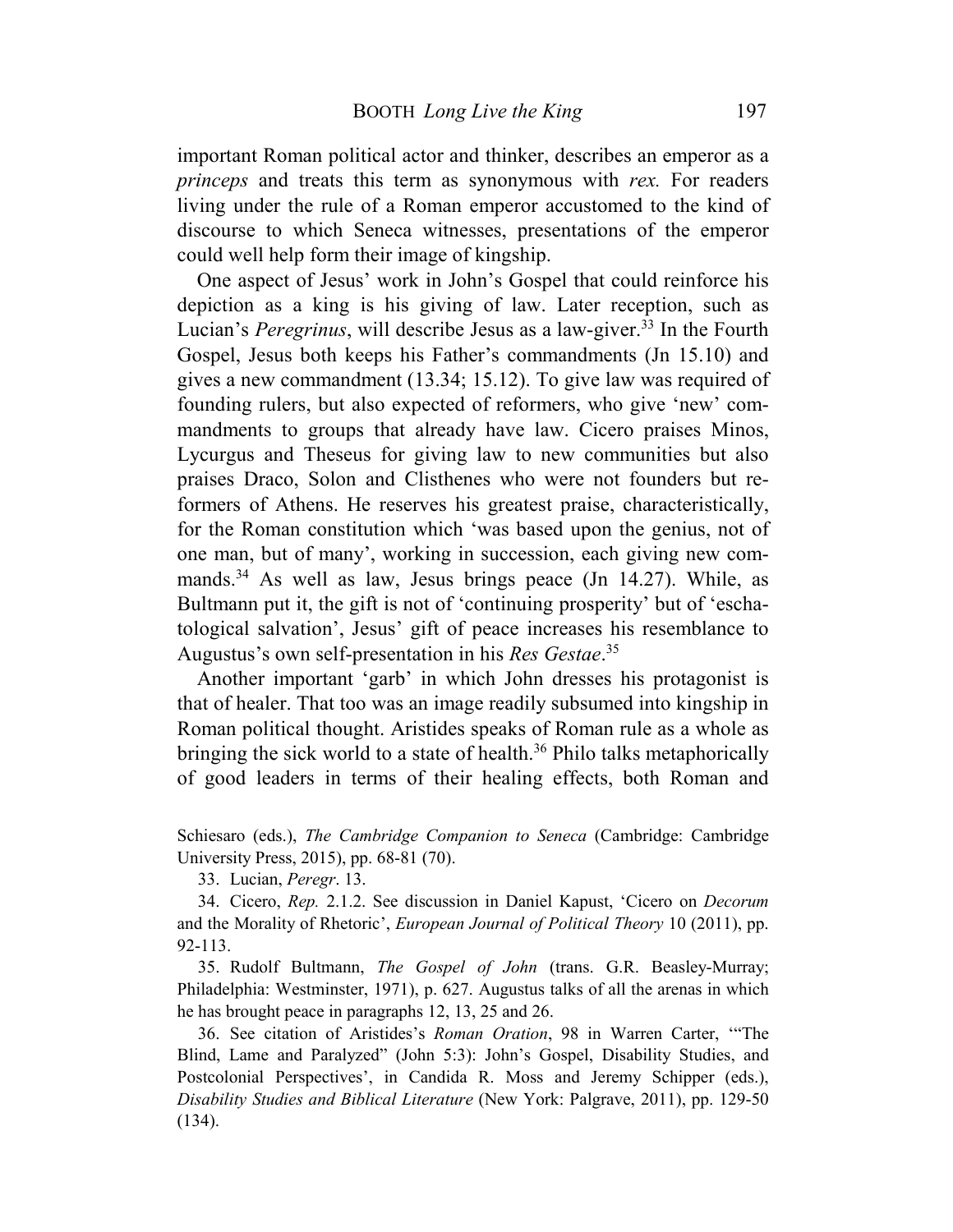Jewish (the latter in the case of Joseph's public service in Egypt).<sup>37</sup> The notion of physical health is not entirely absent in the Augustan title 'Savior (σωτήρ) of the World', which is applied in Jesus in Jn 4.42.<sup>38</sup> According to Suetonius, Vespasian once actually cured a blind man.<sup>39</sup>

John also has Jesus use paternal language in often referring to his disciples as 'little children'. This too could be understood as a way of reinforcing the claim of kingship, rather than competing with it. Cicero compares founding a people to raising a child from infancy to maturity,<sup>40</sup> and Livy talks of Brutus, the founder of 'free' Rome, being mourned 'as a father'.<sup>41</sup> Of course, not every fictive father or healer can be read as a king; the point is that these images need not detract from the kingship imagery but could even reinforce it.

Louis Feldman, in his study of Josephus's reception of Hellenistic kingship ideology, has helpfully distilled for us the virtues a king should display.<sup>42</sup> First, he should have a noble birth. John omits any birth narrative (perhaps because he can't contradict existing birth traditions so blatantly), but instead opens his work with Jesus' pre-cosmic origins and closeness to a divine Father.<sup>43</sup> The title 'Son of God' was also an imperial title, starting with Augustus.<sup>44</sup> Secondly, a king should be wise, and John's portrayal of Jesus is often recognized as in fact presenting him as Wisdom herself.<sup>45</sup> Thirdly, a king should be courageous and Jesus not only returns to Judea despite the fact that the people there had recently tried to stone him (Jn 11.7-8), but also walks

37. See discussion in Per Jarle Bekken, *The Lawsuit Motif in John's Gospel from New Perspectives: Jesus Christ, Crucified Criminal and Emperor of the World* (NovTSup, 158; Leiden: Brill, 2015), pp. 185-86.

38. See discussion in Richey, *Roman Imperial Ideology*, pp. 82-91.

- 39. Suetonius, *Vesp.* 7.2-3.
- 40. Cicero, *Rep.* 2.11.21.
- 41. Livy, *Hist*. 2.7.

42. Louis H. Feldman, *Josephus's Interpretation of the Bible* (Berkeley: University of California Press, 1998), pp. 129-31.

43. I am grateful to Mark Goodacre who pointed out to me that Jn 7.42 suggests that John is in fact presupposing his readers' awareness of other infancy narratives.

44. See Richey, *Roman Imperial Ideology*, pp. 91-103; Michael Peppard, *The Son of God in the Roman World: Divine Sonship in its Social and Political Context* (Oxford: Oxford University Press, 2011).

45. This claim is the driving conviction behind the title and argument of Ben Witherington, III, *John's Wisdom: A Commentary on the Fourth Gospel* (Louisville, KY: Westminster John Knox, 1995).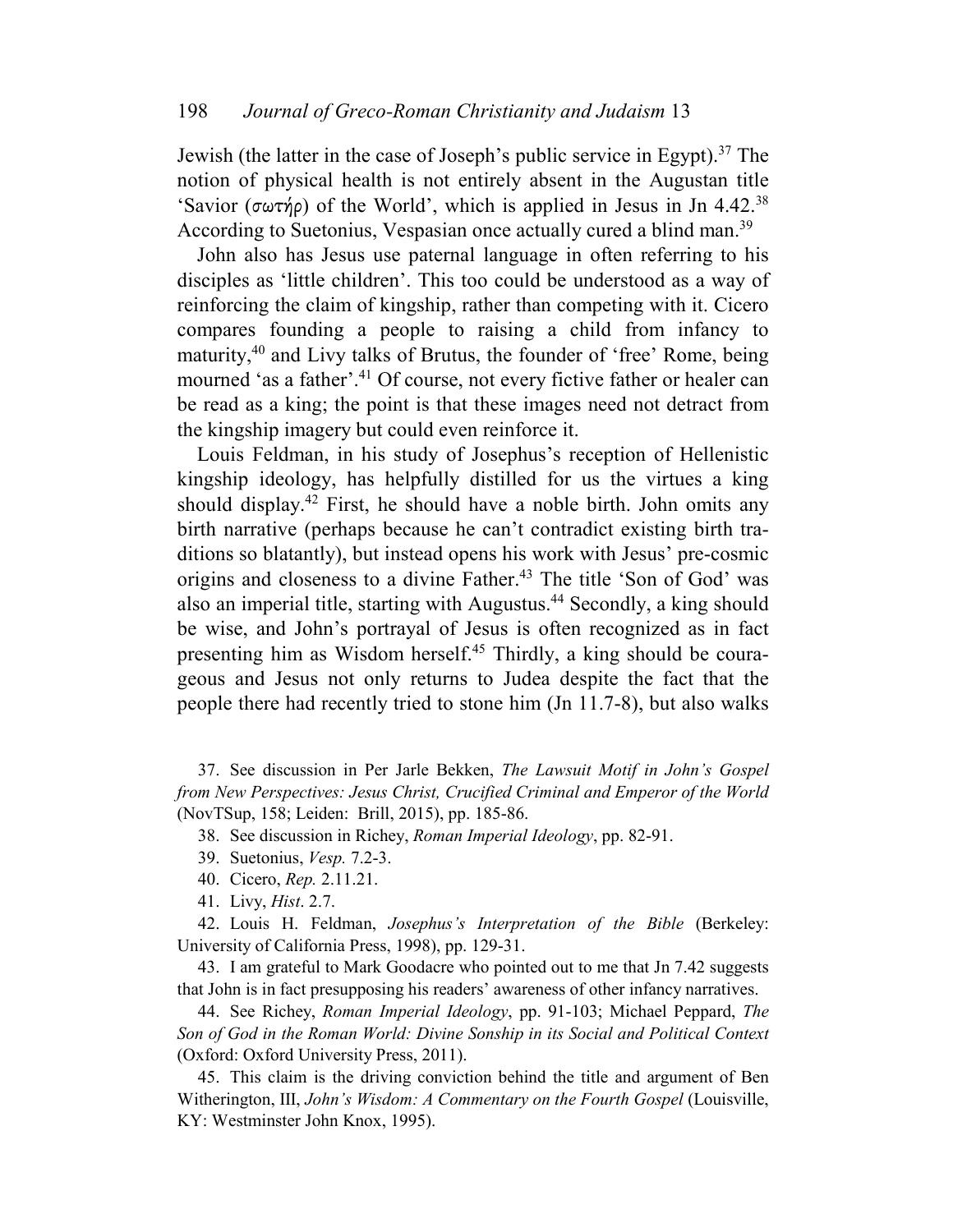towards his arresting party with full knowledge of what is about to happen to him (18.4). Fourthly, a king should be temperate, and Jesus famously neither eats nor drinks at all in the Gospel, except to take some sour wine on the cross. Fifthly, a king should practice justice, and Jesus differentiates himself from his Jewish opponents in Jn 7.24 by charging them to judge according to 'justice' (δικαίαν), a charge which signals a conviction that he is already judging this way. Included in justice is the practice of gratitude, and John characterizes Jesus' feeding miracle in ch. 6 by saying, 'they had eaten the bread after the Lord had given thanks (εὐχαριστήσαντος)' (Jn 6.23), highlighting the thanksgiving by using it as a metonymy for all of Jesus' actions at that event. Finally, a king should practice piety, which Jesus shows to God in his frequent prayers and to his mother from the cross (Jn 19.26-27).

A constant in John's presentation of Jesus is that he is dutiful, obedient and even servile. As Attridge puts it, 'he does what he is told ... there are sheep that he "must" gather.<sup>'46</sup> He demonstrates servitude by washing feet. Is this a counter-image to kingship which could relativize it and even render it quite marginal? In fact, even during the Principate, Roman authors continued to speak of emperors using this kind of language. In Seneca's *De Clementia*, framed as a missive to Nero (and probably read by him, though with eaves-droppers envisaged from the beginning), Seneca analogizes the restrictions on a king's freedom to those on God's; both sacrifice freedom so that their subjects may have it, consenting to the slavery of being supremely great for 'supreme command means noble slavery'.<sup>47</sup> In the political thought of the Principate, being servile and regal are not contradictory, but intimately connected. When Jesus commands his followers to act as each other's servants in Jn 13.14, he is (even if unwittingly), echoing Cicero's counsel that we 'are not born for ourselves alone, but our country claims a share of our being, and our friends a share.<sup>'48</sup>

46. Harold W. Attridge, 'An "Emotional" Jesus and the Stoic Tradition', in Tuomas Rasimus, Troels Engberg-Pedersen and Ismo Dunderberg (eds.), *Stoicism in Early Christianity* (Grand Rapids: Baker Academic, 2010), pp. 77-92 (80).

47. Seneca, *Clem.* 7.4-81. Schofield points out a variant in the manuscript tradition were *nobilem* is replaced by *nobis*, giving us the even more striking '*Imperium* is for us, servitude for you'. Schofield, 'Seneca on Monarchy and the Political Life', p. 72 n. 14.

48. Cicero, *Off.* 1.7.22.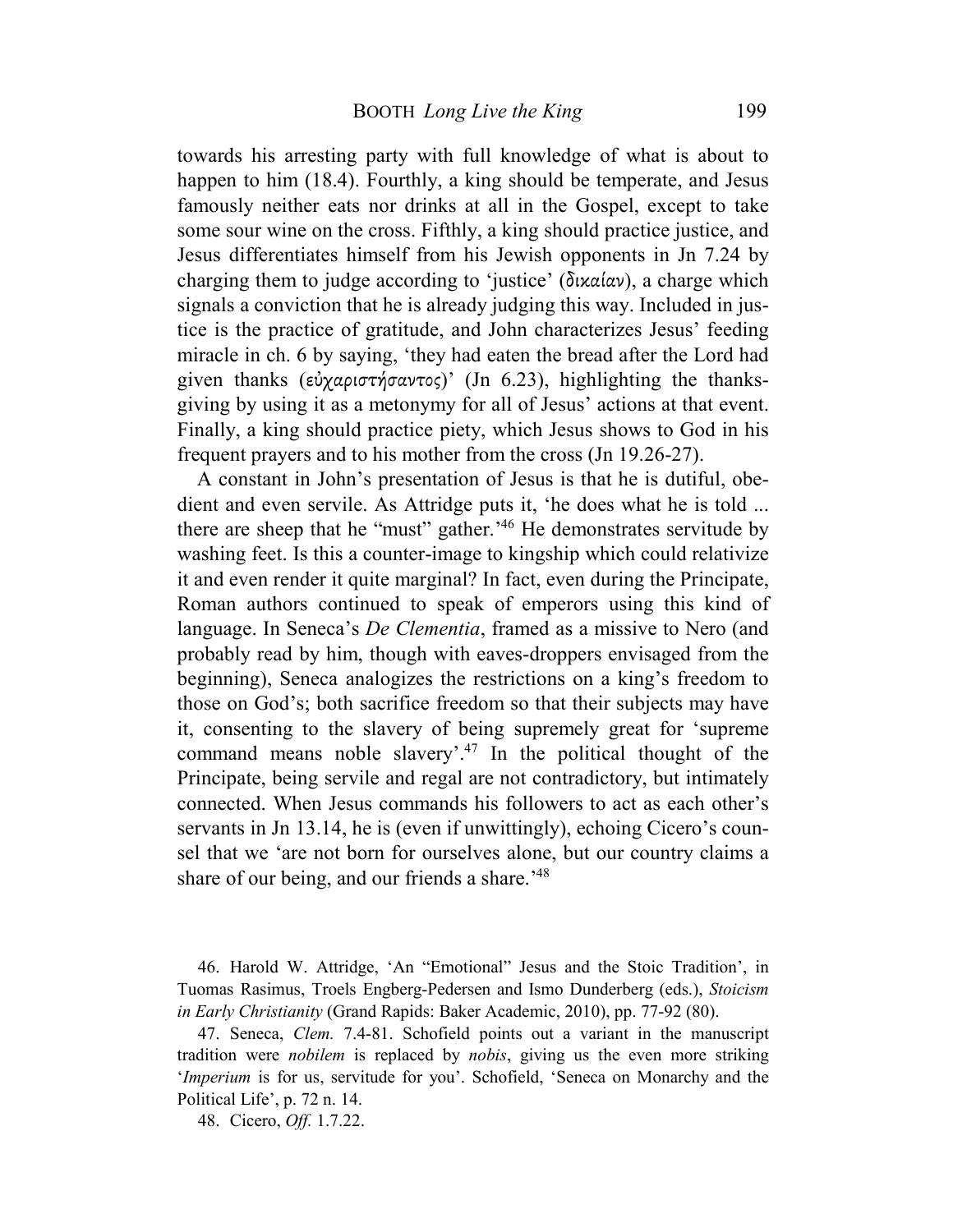Many have thought that the central defining image of Jesus in John's Gospel is that of the enigmatic divine intermediary who only reveals that he is the revealer.<sup>49</sup> Roman political thought was very comfortable describing kings as divine intermediaries too. Speaking of public office in general, Cicero tells us that in 'no other occupation [does] human virtue approach more closely the august function of the gods'.<sup>50</sup> Seneca suggests that Nero sustain the analogy 'the king is to the citizens what gods are to the king' when he writes of the gods that 'I can do no better than to make them a model for the prince: he should wish to be to the citizens as he would wish the gods to be to him.'<sup>51</sup> Suggestively, Bekken can write of 'the commonplace idea in Hellenistic and Roman kingship ideology that the king or Emperor embodied the Logos of God'.<sup>52</sup> To be a divine intermediary is, in other words, perfectly compatible with kingship, and can reinforce regal imagery.

As befits one who descended from heaven, Jesus is often perceived by characters in the Fourth Gospel as foreign. It is obvious to the Samaritan woman that Jesus is Jewish (Jn 4.9), yet some Jews think he is Samaritan (8.48), and his opponents complain that they do not know where he is from (9.29). As Jesus' foreignness is repeatedly pointed out, a Roman reader may start to form connections with certain myths concerning Rome's founding by Aeneas, the Trojan.<sup>53</sup> In Sallust's telling of the myth, he explains how Rome was 'at the outset founded and inhabited by Trojans ... under the leadership [*duce*] of Aeneas; their cofounders were the Aborigines,' and 'After these two different peoples ... came together within the same walls, it is unbelievable how easily they merged.'<sup>54</sup> Jesus, like Aeneas, is a foreign leader who unites two peoples into one community.

Feldman writes that 'the loving care that Aeneas showed for his father, Anchises'<sup>55</sup> became a *locus classicus* for envisaging the virtue

49. For instance, see Wayne A. Meeks, 'The Man from Heaven in Johannine Sectarianism', *JBL* 91 (1972), pp. 44-72.

50. Cicero, *Rep.* 1.7.12.

51. Seneca, *Clem.* 7.1.

52. Bekken, *Lawsuit Motif in John's Gospel*, p. 203.

53. It is true that Aeneas was not regarded as a king of Rome, but he was employed as a model by many emperors of the Principate. According to Cicero, Rome did have at least one good foreign king: Numa Pompilius (*Rep.* 2.13.25).

54. Sallust, *Bell. Cat.* 6.1-2.

55. Feldman, *Josephus's Interpretation of the Bible*, p. 128.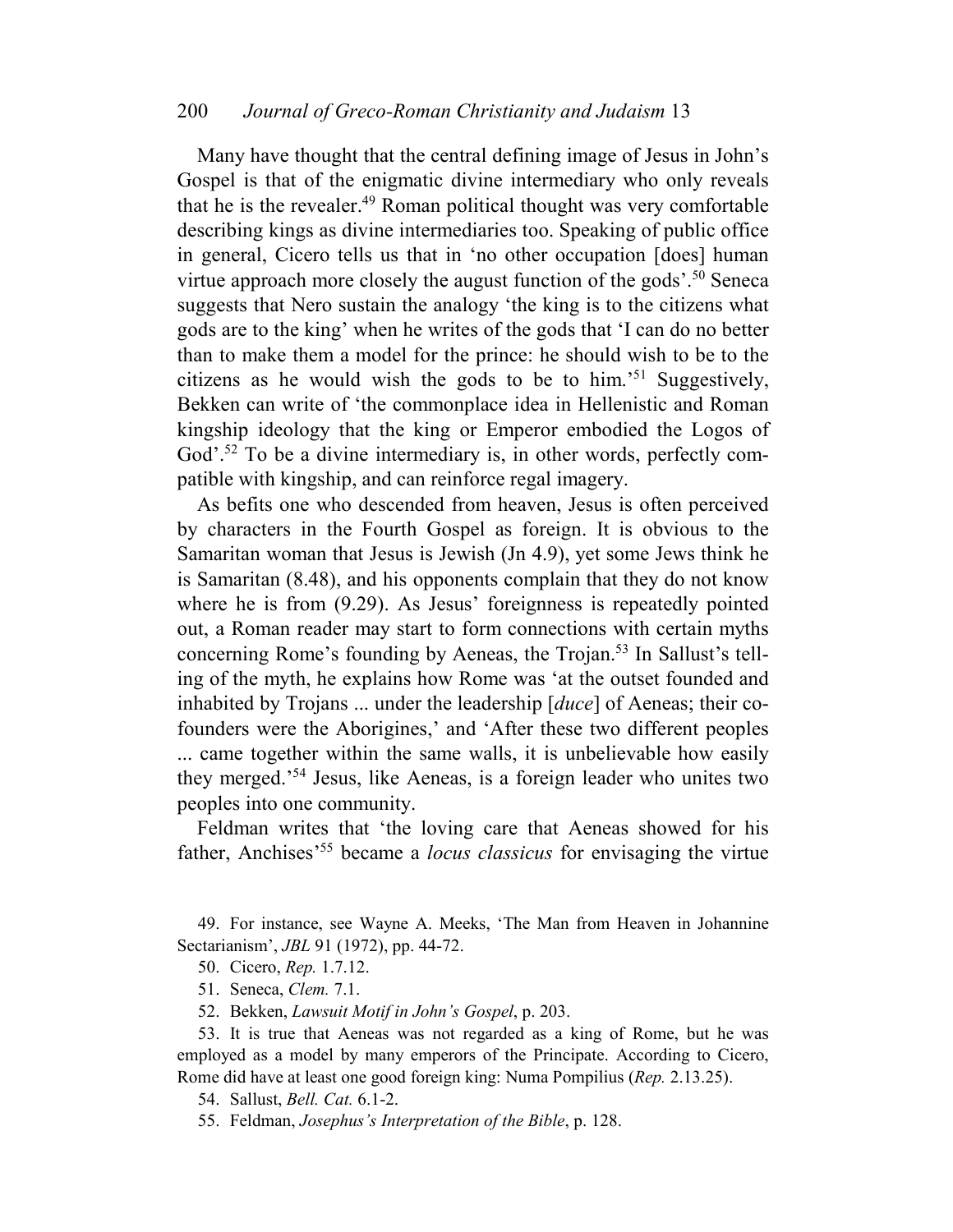of *pietas*. After the battle of Pharsallus, Julius Caesar started claiming descent from Aeneas 'to create an image of legitimacy for his rule' and 'link Aeneas's piety with his own'.<sup>56</sup> In his *De Bello Civile*, Caesar is happy to lampoon his Pompeian opponents as foreign, but he will also seek to establish the legitimacy of his problematically innovative and monarchic rule by allying himself with the foreign founder Aeneas.<sup>57</sup> Some of his coins promoted this association by depicting Aeneas leaving Troy nude, carrying nothing except his father and his gods,  $58$ demonstrating piety in familial and religious spheres. The emperor Augustus continued to use Aeneas as a legitimating figure as the Principate began, by performing this scene with himself in Aeneas's place, receiving Vesta (the goddess Aeneas was carrying) into his home, much to Ovid's apparent delight.<sup>59</sup> Could a reader imagine Jesus performing this scene in John's Gospel? Perhaps one might look to Jn 19.25-27. Here, like Aeneas on Caesar's coins, Jesus is nude,  $60$  in a place of violence, demonstrating filial piety (this time to his mother rather than father) and pious devotion to God. If we accept Bultmann's reading that the giving of the beloved disciple and the mother of Jesus to each other represents the union of the Jew and Gentile in the church, he is also here effecting the unity of two separate peoples, a deed which was characteristic of Aeneas for Sallust.<sup>61</sup>

56. Jane D. Evans, *The Art of Persuasion: Political Propaganda from Aeneas to Brutus* (Ann Arbor: University of Michigan Press, 1992), p. 42.

57. On this point, see Ayelet Peer, *Caesar's* Bellum Civile *and the Composition of a New Reality* (Farnham, England: Ashgate, 2015). Peer observes that 'most of the key Pompeians in *B.C.* II are foreigners' (p. 97) and the 'African victory was not Pompeian but barbarian' (p. 107). Once 'we' actually 'see' Pompey's camp in the third book (3.96), we observe it full of 'hedonistic Oriental' *luxuria* (p. 140).

58. This is not the only image of this scene the Roman imagination would contemplate, as can be seen from the close of Book 2 of Virgil's *Aeneid*, in which a (presumably clothed) Aeneas carries his father but insists that Anchises carry the holy objects as Aeneas himself has been made impure by bloodshed.

59. Ovid, *Fast.* 4.949-54. I am grateful to Jed Atkins for sharing with me a draft chapter on 'Civil Religion' from his recent book on Roman political thought in which this point is discussed (*Roman Political Thought* [Cambridge: Cambridge University Press, 2018]).

60. For Jesus' likely nudity on the cross in the picture John paints, see the argument in Raymond Brown, *The Gospel According to John XIII–XXI* (AB, 29a; Garden City, NY: Doubleday, 1970), p. 902.

61. Bultmann, *Gospel of John*, p. 484.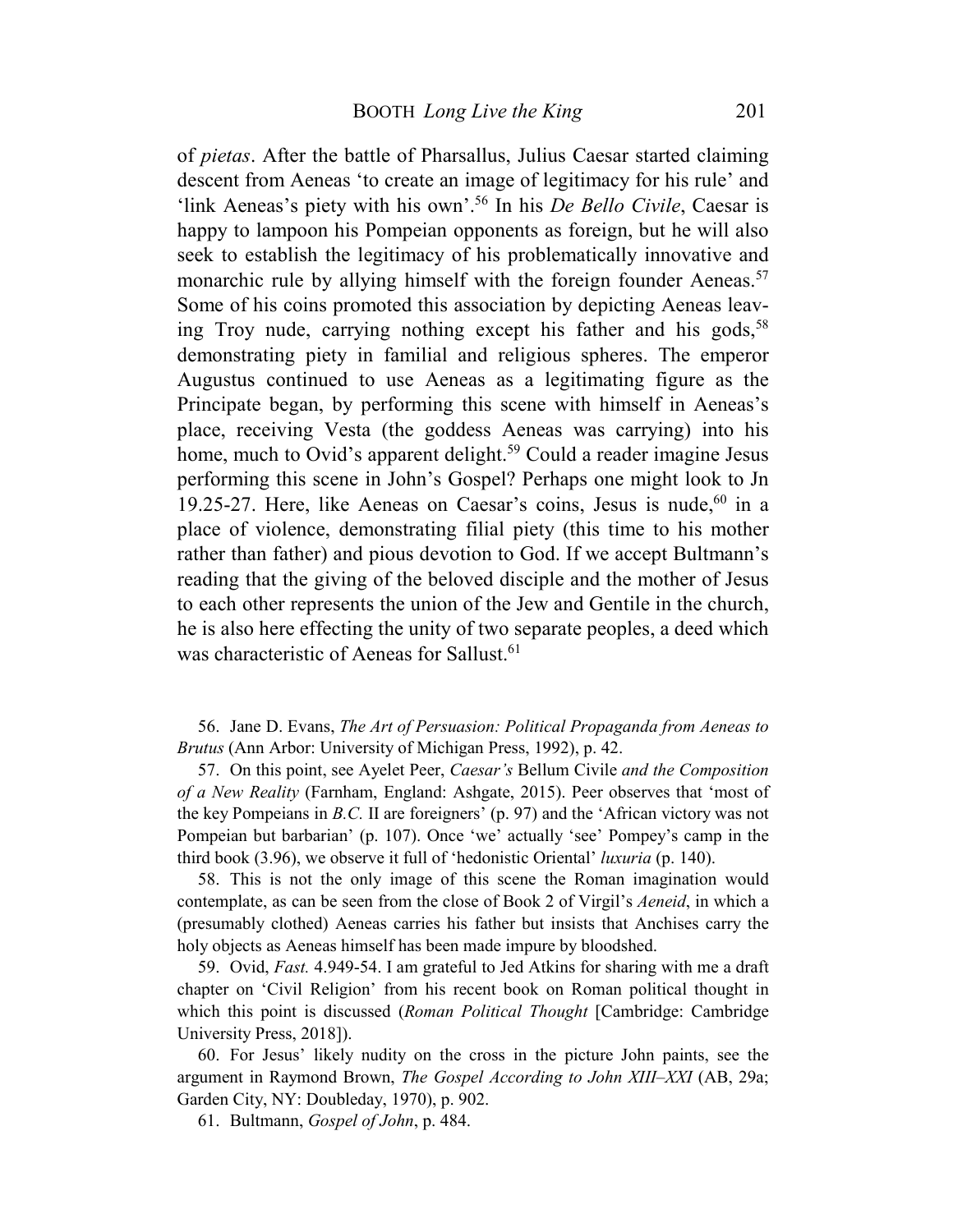Finally, one might ask, if we are to think of Jesus as a king, what is he king *of*? Can his band of disciples be considered a kingdom he is founding? Cicero famously defines a *res publica* ('republic', 'commonwealth' or 'state', of which a kingdom is a special case) as the *res* of a *populus*, where a *populus* is 'not any collection of human beings brought together in any sort of way, but an assemblage of people in large numbers associated in an agreement with respect to justice (*iuris consensu*) and a partnership for the common good<sup> $\cdot$ ,<sup>62</sup> As has already</sup> been noted, δίκαιος ('just') characterizes Jesus' judgments as distinct from those of his Jewish opponents. Cicero himself would say that the foundation of justice is *fides*, 63 and 'faith' (πίστις) is certainly an important concept for John who, despite not using the noun, uses the verb πιστεύω ninety-eight times—more than all three Synoptics plus the Pauline Epistles combined.

Augustine, reading the definition from Cicero's *de Republica*, would later argue that not only does the *multitudo* of Christ followers satisfy this definition, but that it is in fact its only exemplar, for 'true justice does not exist except in that republic whose founder and ruler is Christ'.<sup>64</sup> Clement of Alexandria presents a somewhat similar view as a piece of common ground between Christians and Stoics, claiming that 'the Stoics say that heaven is in the proper sense a city, but that those [cities] here on earth are not ... for a city or a people is something morally good'.<sup>65</sup> If Jesus is understood as founding the terrestrial colony of the heavenly city, this view is relevant. Of course, both views are much later than John's Gospel (though the putative Stoic precedent may not be). A more ancient analogy might be supplied by the Roman ascription of the term *alter populus* (second nation) to the participants in the Bacchic cult in the late second century BCE. <sup>66</sup> This designation

62. Cicero, *Rep.* 1.25.39. See discussion in Malcolm Schofield, 'Cicero's Definition of *Res Publica*', in Malcolm Schofield (ed.), *Saving the City: Philosopher-Kings and Other Classical Paradigms* (London: Routledge, 1999), pp. 178-94.

63. Cicero, *Off.* 1.7.23.

64. Augustine, *Civ.* 2.21.

65. Clement of Alexandria, *Strom*. 4.26. Cited in Peter Garnsey, *Thinking about Property: From Antiquity to the Age of Revolution* (Cambridge: Cambridge University Press, 2007), p. 132. He argues that such a view does indeed have a basis in the thought of the Cynic Diogenes, a Stoic hero.

66. This is narrated in Book 39 of Livy's *History*. See discussion in John North, 'Religious Toleration in the Republic', in C. Ando (ed.), *Roman Religion*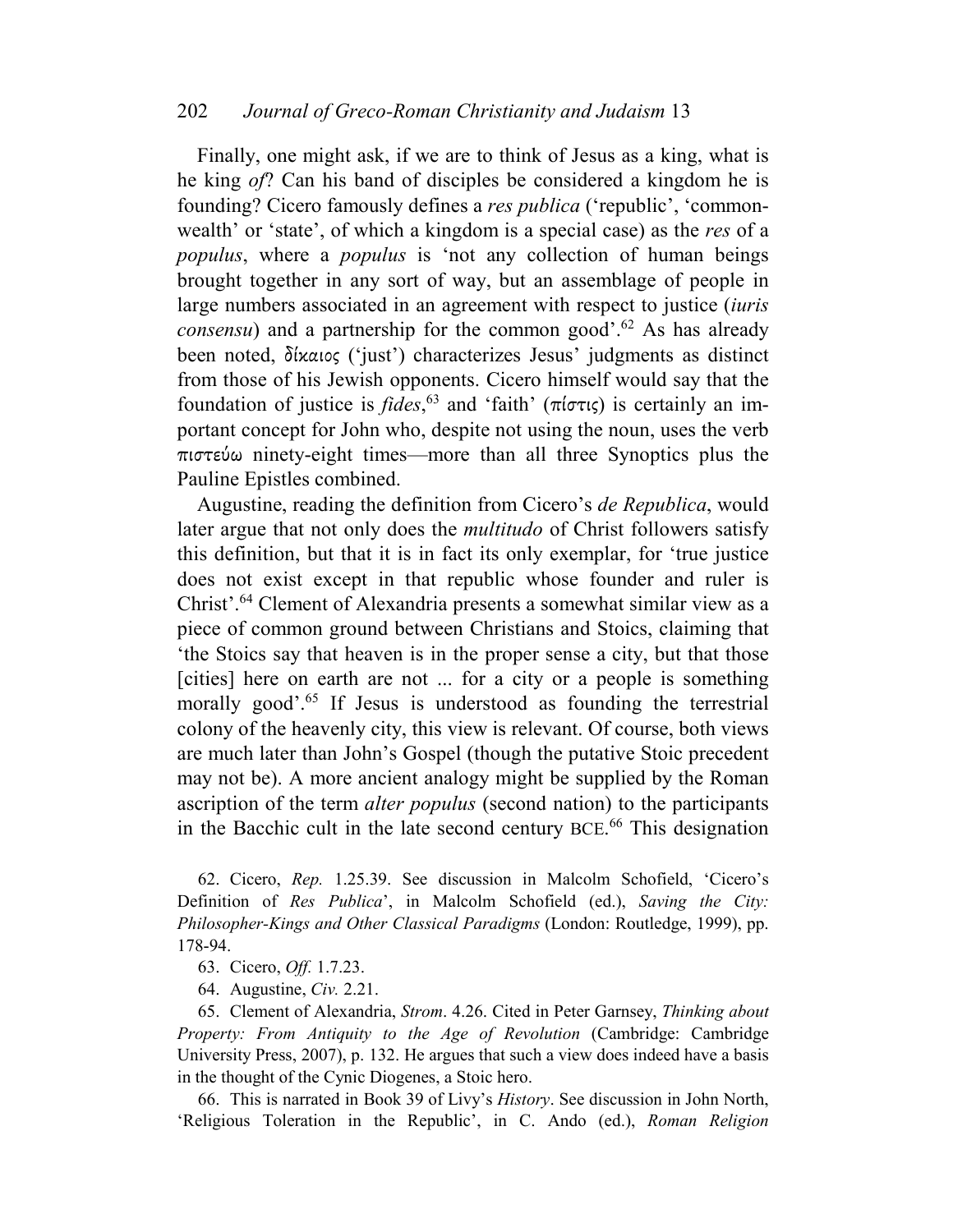marked the group as practicing deviant piety, improperly disconnected from Republican mores, and warranted its suppression. If Romans could see the Bacchanalia as a second nation, it might be natural to see the Christ-followers as comprising one too.

# *First Problem with Kingship: Lack of Freedom*

In the previous two sections, I have shown that readers could find kingship in John's presentation of Jesus in both explicit and implicit ways, and that this presentation contained strong resonances with Greco-Roman political discourse. This resonance would make perfect sense as an apologetic or missionary strategy if those within the confines of the Empire were waiting for a better king whom they might follow, but in this and the next section it will be shown that such waiting was not in fact the case. Jesus' kingship (however virtuous he might be) might actually be quite the embarrassment to an evangelist using John's text.

In this section I will consider two related objections to kingship that Quentin Skinner has distilled from Tacitus (who wrote during the Principate) and his Republican predecessor Sallust.<sup>67</sup> An objection finding classical expression in Polybius and repeated by Cicero will exercise us more in the next section. Skinner's first objection is that when 'living in dependence on the goodwill of an arbitrary prince', one must keep one's talent or virtue hidden so as not to arouse the jealousy of the monarch, a practice which has a long-term atrophying impact on a nation's virtue.<sup>68</sup> Secondly, when 'required to offer counsel and advice, you will find yourself constrained to agree with whatever he says, to endorse whatever policies he already wishes to pursue'.<sup>69</sup> Again, as well as the personal loss of freedom to speak freely, the state suffers in the long term from a lack of good counsel.

The classical solution to these problems with an arbitrary prince is the imposition of checks and balances, as the mixed constitution of the Republic was meant to ensure, and which those Republican institutions

<sup>(</sup>Edinburgh Readings on the Ancient World; Edinburgh: Edinburgh University Press, 2003), pp. 199-219.

<sup>67.</sup> Quentin Skinner, 'A Third Concept of Liberty', *Proceedings of the British Academy* 117 (2002), pp. 237-68.

<sup>68.</sup> Skinner, 'Third Concept', p. 258.

<sup>69.</sup> Skinner, 'Third Concept', p. 259.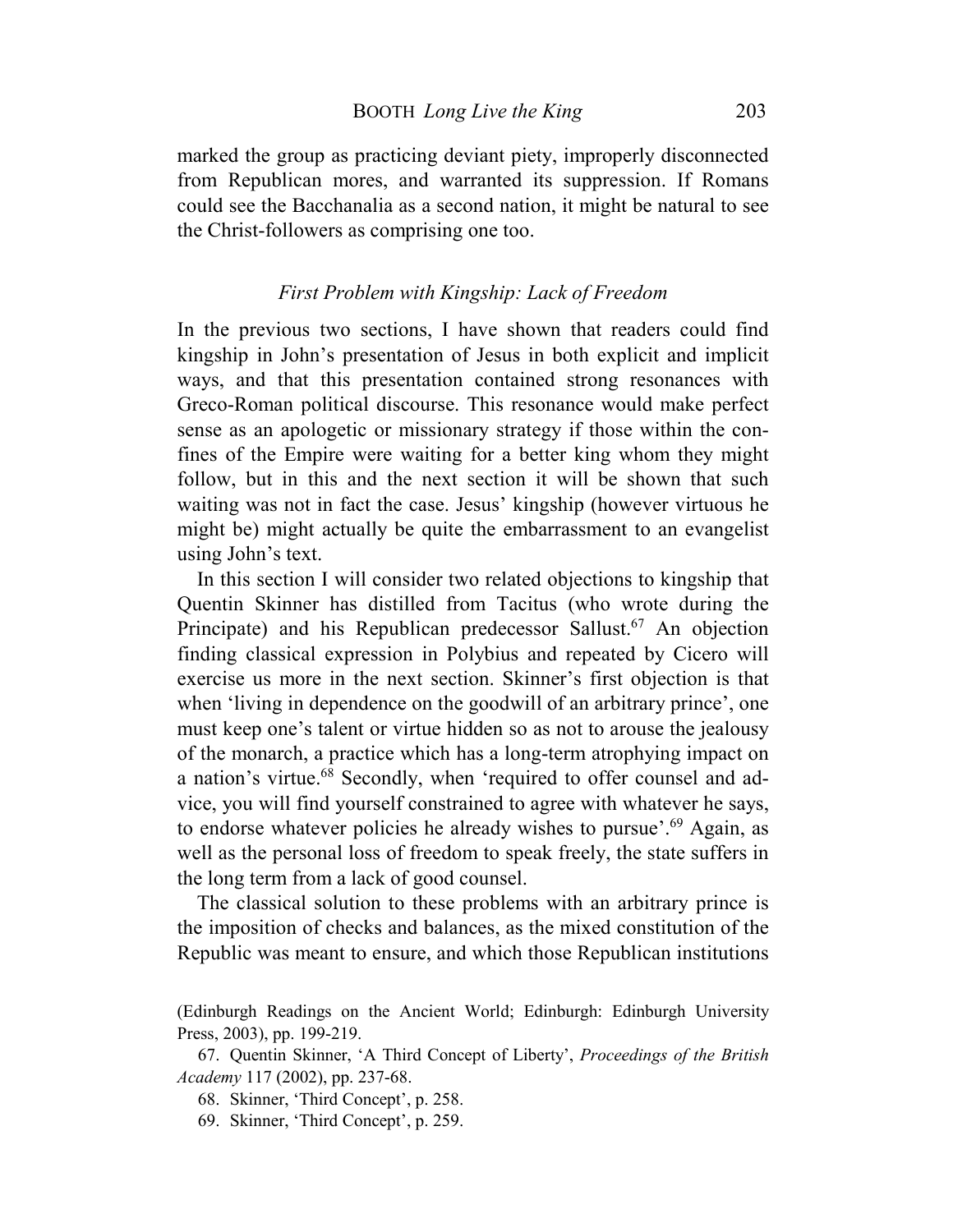which vestigially perdured in the Principate at least gave lip service to. A reader may be able to find another solution in John's Gospel: fearlessness. First, Jesus models for his flock the dangerous display of excellence even when he knows full well that this will lead to hostility from authorities. He raises Lazarus, despite the fact that this cements the plan to kill him (Jn 12.10). In the trial with Pilate, Pilate becomes incensed that Jesus will not even answer him, presumably not because he was so enjoying their colloquy, but because he is so used to people over whom he has the power of life and death doing precisely what worried Tacitus: saying whatever it would please him to hear (19.10). At the last supper, Jesus promises that his followers will do greater things than him (14.12). The fearlessness with which Jesus acts (and which he promises to his disciples) diffuses the worry that any kind of kingship, even his, will inhibit their virtue and frank counsel.

Of course, during the trial, Peter quite signally fails to exercise this fearlessness, denying Jesus three times  $($ Jn 18.17, 25, 27 $)^{70}$  This failure, however, is a pre-Easter failing, before Jesus' donation of the Spirit. That Peter is not only still included in the community after this failure, but three times commissioned as 'chief under-shepherd' (Jn 21.15-17), points to another quality of Jesus' which could diffuse the worries Skinner identifies: a superlative *clementia*. It is true that clemency was held up by many Greco-Roman authors as an important virtue for leaders, even if it doesn't make Feldman's list above. However, when Seneca, for instance, counsels Nero to be clement, he is trying to deter him from '[slaughtering] multitudes indiscriminately'.<sup>71</sup> Not only is Peter not punished for his denial (or for his contradiction of Jesus in Jn 13.8, where he demonstrates the right kind of frankness of speech, even if his refusal to be washed is foolish), but Peter is rebuked for his attack on Malchus (Jn 18.10-11), and Judas is included in the inner circle of disciples despite Jesus' knowledge that Judas will betray him. It is true that Cicero approves of the Roman practice of admitting even enemies to citizenship to enlarge Rome, but this refers to conquered enemies, not people whom you know are about to hand you over to death.<sup>72</sup>

<sup>70.</sup> That his inquisitor is a woman may be a further mark of Peter's shame.

<sup>71.</sup> Seneca, *Clem.* 1.26.5. Of course, Seneca ultimately failed to persuade Nero to meet even this lowest of bars.

<sup>72.</sup> Cicero, *Balb.* 13.31.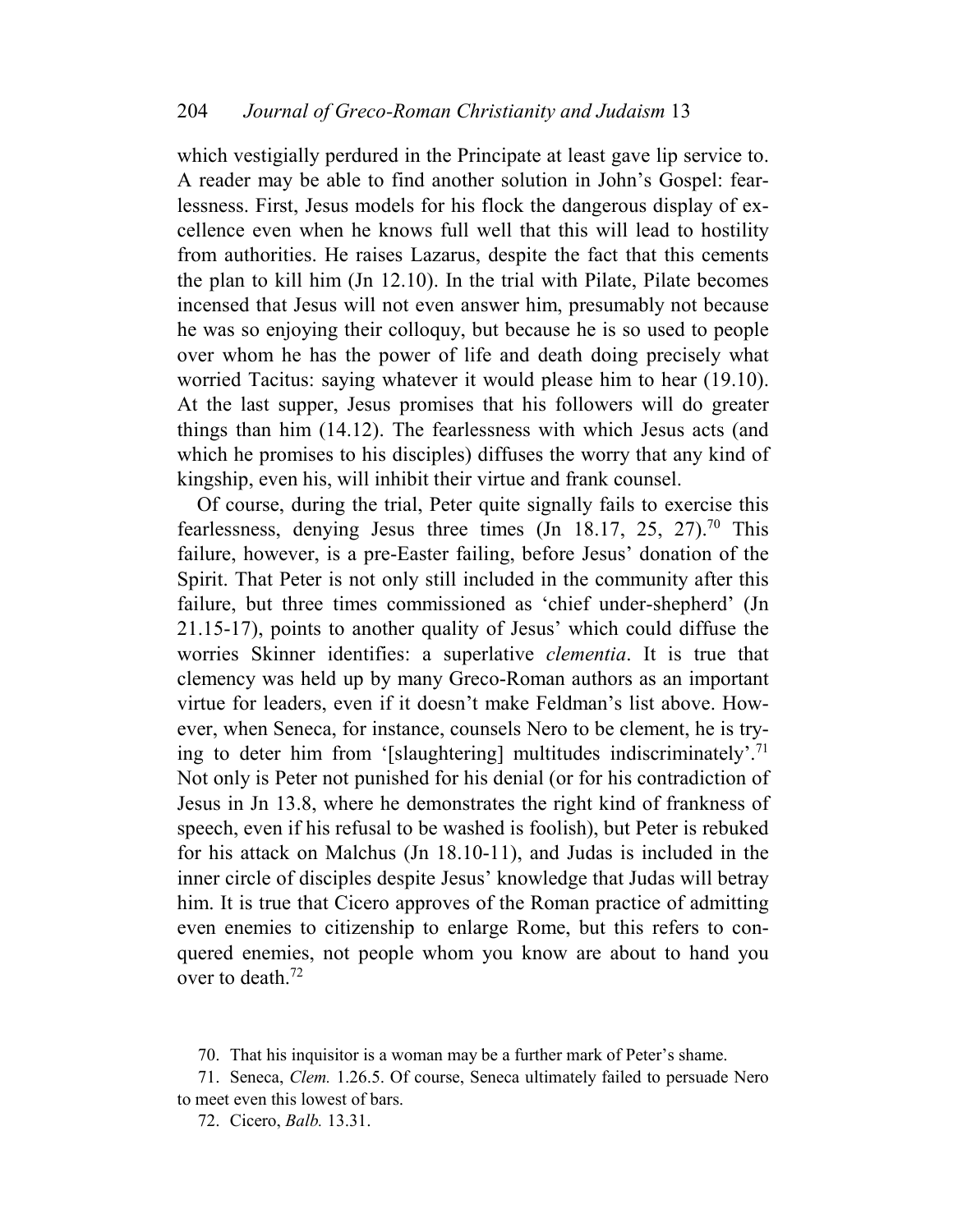Jesus' impending betrayal by Judas is not a matter of indifference to him. As Buch-Hansen puts it, 'When the betrayal by one of his own disciples draws near, Jesus is repeatedly seized by emotional upheavals.<sup>'73</sup> But Jesus still washes Judas's feet (Jn 13.5), practices table fellowship with him (13.26) and bids him hurry to complete the betrayal (13.27).<sup>74</sup> Such a practice of *clementia*—counseling nonviolence towards the servant of an adversarial party and even encouraging an intimate companion to fatally betray you—goes far beyond the Greco-Roman conception of the virtue so as to become vicious, a dereliction in the manly duty to defend oneself.75 Jesus' combination of fearlessness in the face of others' authority and a recklessly 'perverted' *clementia* in the exercise of his own together form a new way of being kingly, a way which could be used directly to assuage the worries that Skinner identifies.

Of course, many Roman readers would be so horrified at this perversion of *clementia* that this new way would form a stumbling block to any desire to follow this Jesus. But, for those who were prepared to accept this offense, they might find their worries about living under the rule of a king assuaged. The notion that good kingship is precarious, and unlikely to survive succession, is the next worry to which we turn.

#### *Second Problem with Kingship: Succession*

In the previous section, I suggested that Jesus' kingship, while corresponding in many ways to a Greco-Roman vision of kingship, enlarged and transformed two of its virtues in a way that could be used to deflate some of the potential objections to living under even a good king. However, a classical objection to kingship is that succession will, in the long term, lead to decline. First, I will describe Polybius's version

73. Gitte Buch-Hansen, 'The Emotional Jesus: Anti-Stoicism and the Fourth Gospel', in Tuomas Rasimus, Troels Engberg-Pedersen and Ismo Dunderberg (eds.), *Stoicism in Early Christianity* (Grand Rapids: Baker Academic, 2010), pp. 93-113 (93).

74. It is technically consistent with the text that the ἤρξατο in 13.5 may mean that Jesus never finished washing the disciples' feet, and never got to Judas. There is nothing in the text, however, to signal this omission.

75. See the discussion in Brittany Wilson, *Unmanly Men: Refigurations of Masculinity in Luke-Acts* (Oxford: Oxford University Press, 2015), pp. 58-64.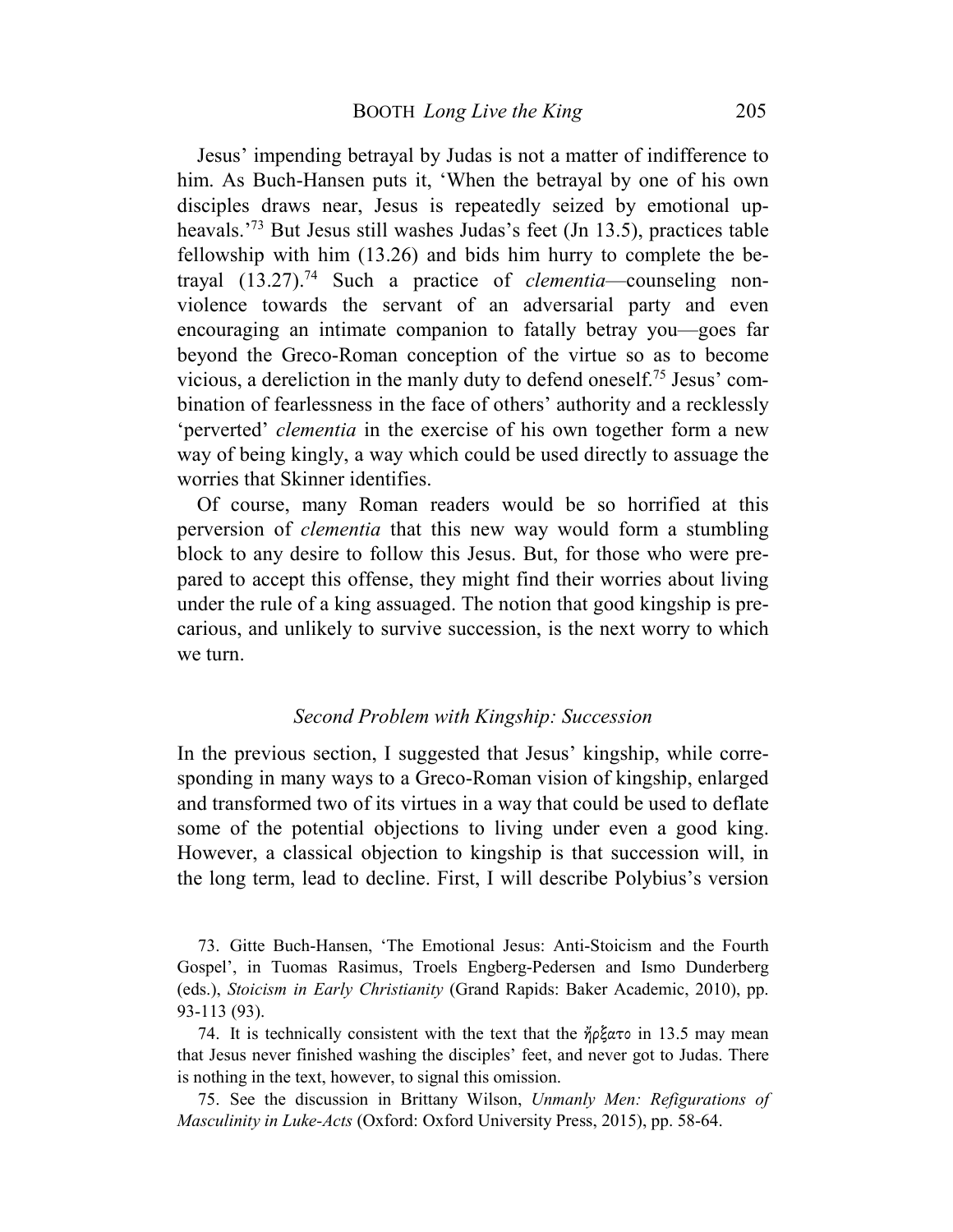of this objection and Cicero's critical transmission of it. Then, I offer a solution which a reader could generate on the basis of data in John's Gospel: there is to be no succession in Jesus' kingdom; in other words, 'long lives the king'.

While Polybius, the third-to-second-century BCE Greek historian of Rome, predates John's Gospel by a substantial amount of time, he was known by later authors such as Josephus (as noted above). Cicero likewise regards his excursus on political theory in Book 6 of Polybius's *History* as such a classic that in Cicero's dialogue *de Republica*, he whets his audience's appetite for Scipio's master class on statesmanship by having Laelius excitedly recall one of Scipio's greatest qualifications to pronounce on this subject: he knew Polybius personally.<sup>76</sup>

Polybius begins his account by defining kingship as one-man rule which is 'voluntarily accepted' by subjects who are 'governed ... by an appeal to reason'.<sup>77</sup> Polybius then gives a general account of the origins of kingship. His ability to generalize is grounded in the belief that floods and other natural disasters have 'many times' pushed reset on civilization.<sup>78</sup> Following these disasters, people naturally form herds with their own kind out of weakness, and whoever has the most strength and courage will rule. The result is monarchy that has the potential to become kingship once the notions of goodness and justice are born. The idea of justice is formed by encountering the counterimage of people failing to practice filial piety or gratitude to a benefactor. Honor is a generalization of the respect given to one who acts courageously in the face of danger.<sup>79</sup> Both of these ideas of virtues arise through the experience of strife—either the internal strife of vice or virtuous response to external strife.

With kingship defined and its origins theorized, Polybius turns to its decline. For Polybius, this decline is assured (even if its timing may vary), for kingship (like all pure constitutions) '[engenders] vice'.<sup>80</sup> Early kings are kept busy with building projects to ensure the security and nourishment of future citizens. They have no opportunity for luxury but live much like those they govern. However, the later kings,

- 76. Cicero, *Rep.* 1.21.34.
- 77. Polybius, *Hist.* 6.4.1.
- 78. Polybius, *Hist.* 6.5.5.
- 79. Polybius, *Hist.* 6.6.1-9.
- 80. Polybius, *Hist.* 6.10.4.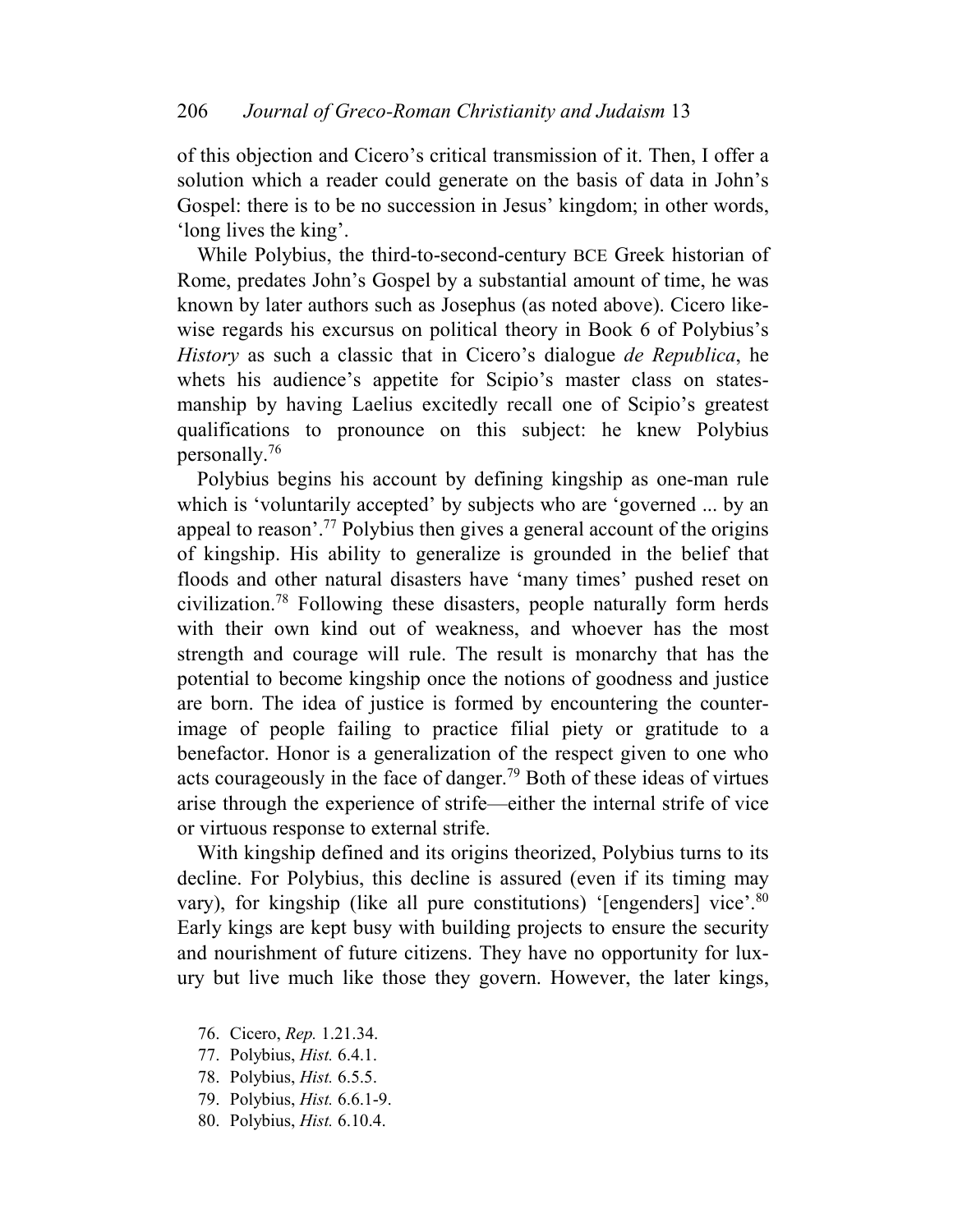especially if they receive the office through hereditary succession, do not have the experiences of scarcity, danger and hardship that caused their ancestors to come together and taught them what virtue is. Instead, they enjoy the unearned abundance their predecessors secured, and are corrupted by luxurious dress, food and eroticism.<sup>81</sup> For Polybius, second-hand knowledge is no kind of knowledge at all; without the formative experience of adversity, these later kings are both vicious and useless. Once a monarchic state becomes successful, the governed as well develop vice. For when one's needs are met, obscurity (i.e. not holding any office) constitutes shame (τὸ τῆς ἀδοξίας ὄνειδος).<sup>82</sup> This shame enflames their passions and destroys their virtue of self-control. So, monarchy inevitably destroys itself as its engines of success produce the pollution of vice, both in governed and governor. The result is essential instability and unrest. This notion of the corrupting effects of luxury was well-received by many Roman thinkers, such as Sallust who wrote of the need for enduring fear of an external enemy to avoid the corruption of a state.<sup>83</sup>

When Cicero summarizes Polybius's ideas in his *de Republica*, <sup>84</sup> he is one of the first to suggest that there are 'fixes' available to the flaws Polybius identified. After the death of Romulus, the 'leading men' (*principes*) came up with an 'entirely new' idea: *interregnum*. They reject royal ancestry as a criterion for selecting successors. $85$  The chronology should be noted: this plan was not devised as a response to Polybius naming for them a flaw in the kingship practices of surrounding peoples. By a matter of centuries, the early Romans had already solved that problem before Polybius even noticed it. Polybius's general, theoretical account pays insufficient regard to Rome's particular brilliance and so its analysis falters and Cicero can provide his properly Roman corrective. Cicero will ultimately reach the same

- 81. Polybius, *Hist.* 6.7.4-7.
- 82. Polybius, *Hist.* 6.57.6.

83. His comments on the corrupting effects of 'luxury and greed' in his *Hist.* 1.16, were approvingly cited by Augustine, *Civ.* 2.19. See discussion in Daniel Kapust, *Republicanism, Rhetoric, and Roman Political Thought: Sallust, Livy, and Tacitus* (Cambridge: Cambridge University Press, 2014), pp. 53-80.

84. See Jed Atkins, *Cicero on Politics and the Limits of Reason* (Cambridge Classical Studies; Cambridge: Cambridge University Press, 2013), esp. pp. 80-119. I am grateful to Jed Atkins for providing feedback on my comparative study of Polybius and Cicero.

85. Cicero, *Rep.* 2.12.23-24.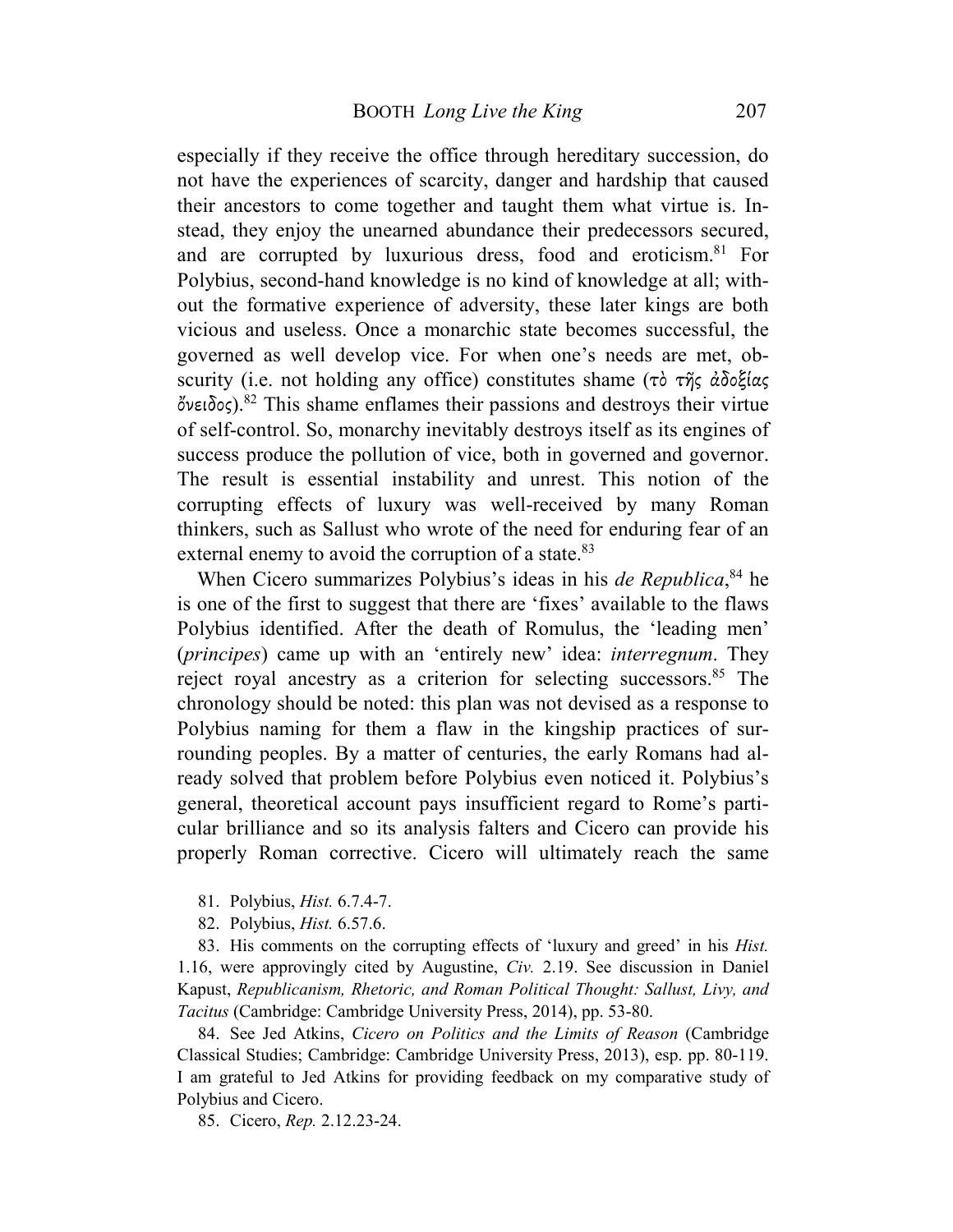conclusion as Polybius (that the mixed constitution provides the best corrective to the flaws of monarchy), but he will depart from Polybius by arguing that the problem with kingship for Rome was not a generalizable account, but particular and in fact individual: Tarquinius Superbus. Romans should be impressed at their Roman ancestors' ingenuity at coming up with the very best form of kingship imaginable, which evades all mechanically sure paths of decline. However, while it can avoid engendering vice, it cannot insulate itself from the possibility of a vicious king. General rules are not what sank Roman kingship; Tarquin is. Republicanism, for Cicero, is the trustworthy alternative.

A reader of John's Gospel may be able to construct another solution, better than Cicero's, to the problem of succession rather than simply diminishing it: eliminate succession and have one king reign forever. In Jn 14.18, Jesus promises his disciples, 'I will not leave you orphans [ὀρφανούς]; I am coming to you.' While the parallels to images used to describe the abandonment of pupils by a teacher in rabbinic literature (such as *ARN* 25A) and in Plato (such as *Phaed*. 116a) are often noted, the potential to read this wording as political in nature is often missed. Cicero describes the loss of a king as orphaning.<sup>86</sup> In Roman family law, a child who was orphaned would have a *tutor* (guardian) assigned.<sup>87</sup> In another place, Cicero analogizes civic governance with this office: 'As with the office of guardian (*tutela*), so the management of the *res publica* should be conducted in the interests of those who are entrusted with one's care.'<sup>88</sup> Succession is described using a metaphor whose source domain is family law. In his last supper discourse, Jesus denies that the situation which would engender the need for a *tutor* will ever occur. His kingdom is fundamentally different from those that Cicero considered; there will not be succession to a *tutor*, as he will never leave his people as orphans.

86. For instance, see Bultmann, *Gospel of John*, p. 618 n. 1, who concludes that it is 'only a picture'. Cicero, *Rep*. 1.41.64.

87. A helpful brief summary of *tutela* law in our period may be found in Gottfried Schiemann and Markus Sehlmeyer, 'Tutela', in Hubert Cancik *et al.*  (eds.), *Brill's New Pauly: Encyclopaedia of the Ancient World: Antiquity*. XV (Leiden: Brill, 2010), *s.v.*

88. Cicero, *Off.* 1.85, cited in Schofield, 'Cicero's Definition', p. 192. See also discussion on p. 193 of how this notion contrasts with Plato's 'guards' (φύλακες) of a city.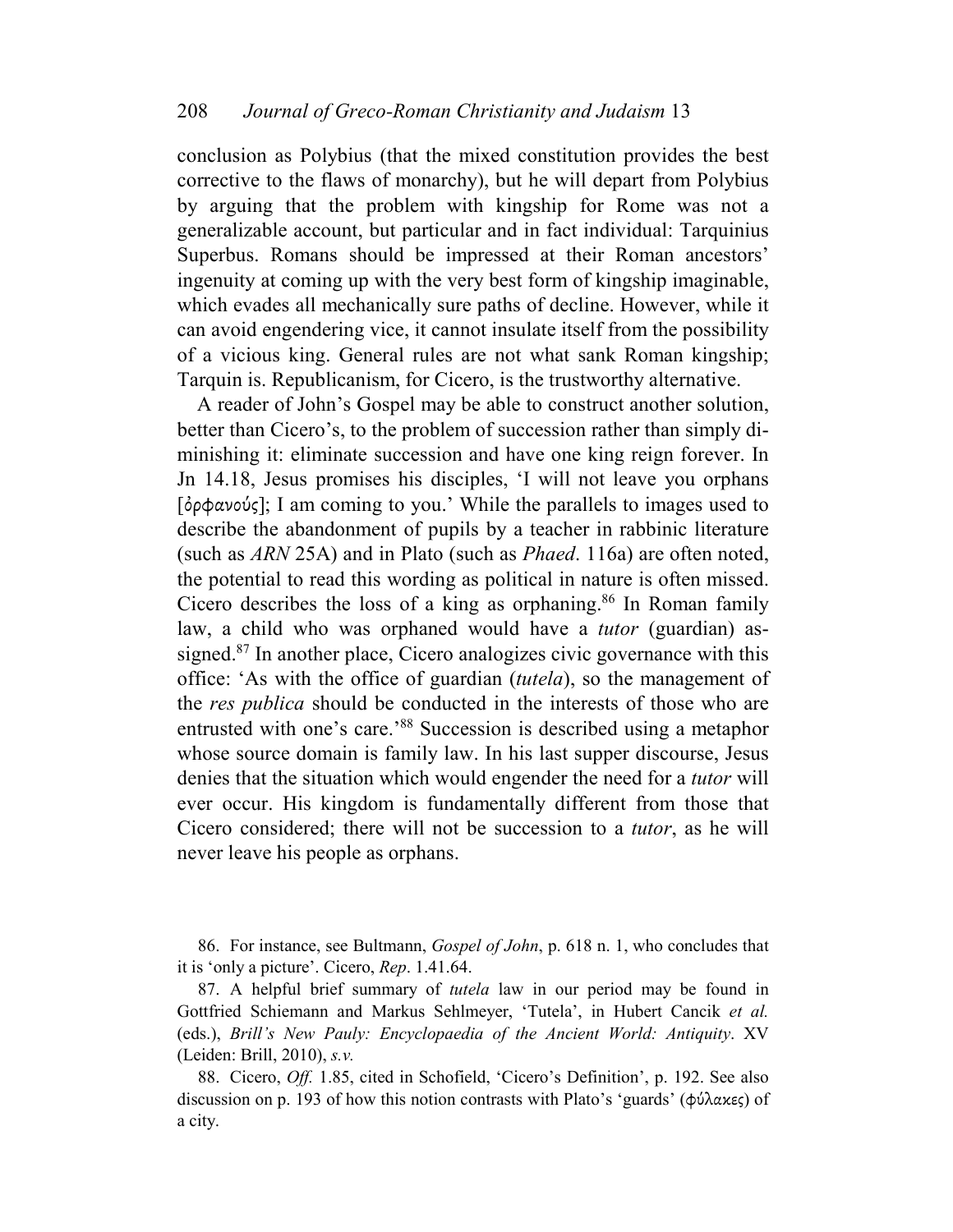This claim is not isolated to Jn 14.12 (even if the image is), but finds confirmation in Louis Martyn's exegesis of John 9, where he takes the reference in 9.4 to the continuation of Jesus' works ('*We* have to do the works of the one who sent me') as 'activity of the Risen Lord in the deeds of Christian witnesses'.<sup>89</sup> Jesus remains continually present and active, which is to say regnant, through the Church's activity.

A potential objection should be considered here, that the Spirit is Jesus' successor. In recent work, Gates Brown has argued that in John, 'the spirit comes to be characterized as the Paraclete who makes possible continued access to Jesus after Jesus has departed'.<sup>90</sup> She uses the model of patron-client relations and locates the Spirit as broker subordinate to Jesus. The Spirit is, in other words, not succeeding Jesus in his reign but rather enabling its continuance. While the Spirit can be called 'another Advocate' (Jn 14.16), this represents the Spirit's continuation of a limited portion of Jesus' role during the earthly ministry, not the fullness of his kingship.

The constructed reader, a potential Christ-follower, need not worry about the effects of succession, as there will be none. If such a reader is also worried about the deleterious effects of luxury, she need not worry on that front either. As Bultmann puts it, 'The believer is continually referred forward to those moments of his life, in which the proclamation of the Crucified leads him into  $\lambda \nu \pi \eta$  and  $\tau \alpha \rho \alpha \gamma \gamma$ , when his faith is being tested, that he is able to grasp what that faith means.'<sup>91</sup> Continued opposition, whether from the world or from 'the Jews', ensures the constant *metus* of the external threat that Sallust saw as necessary to prevent corruption.

#### *Jesus' Commensurably Primeval Flesh*

In the preceding section, I suggested that the following bold claim could be argued from John's Gospel: that this transformed kingship will not decline, for its founding king will reign forever. While such a

89. J. Louis Martyn, *History and Theology in the Fourth Gospel* (NTL; Louisville: Westminster John Knox, 3rd edn, 2003), p. 39.

90. Tricia Gates Brown, *Spirit in the Writings of John: Johannine Pneumatology in Social-Scientific Perspective* (LNTS, 253; London: T. & T. Clark, 2003), p. 22. This book also provides a very thorough review of the scholarship on Johannine pneumatology.

91. Bultmann, *Gospel of John*, p. 473.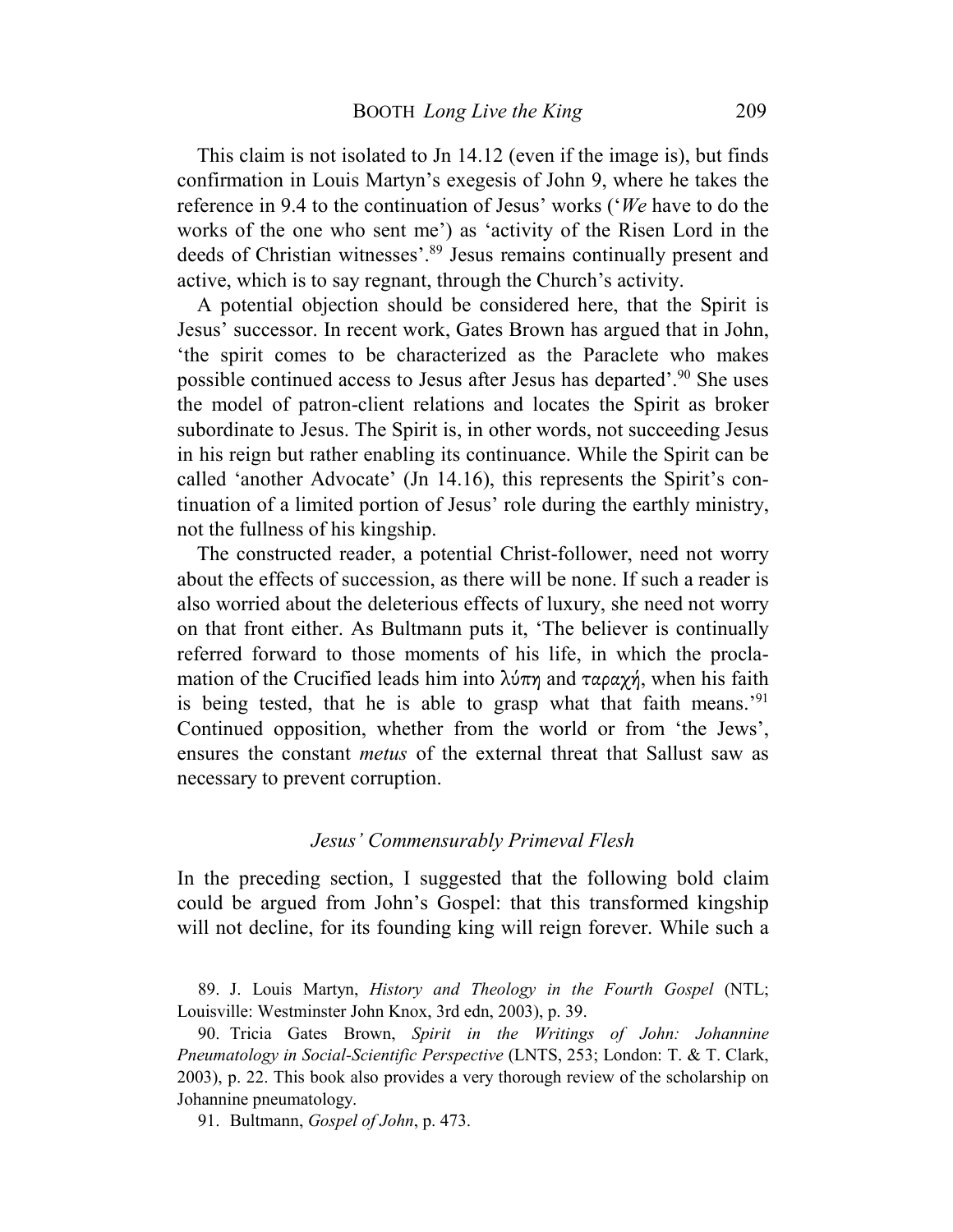claim might be attractive to the most kingship-skeptical Greco-Roman political theorist, it raises the obvious question: why should one believe that such a thing is possible? The claim that Jesus will reign forever is not unique to John's Gospel within early Christian literature. But, in this final section, I argue that the Fourth Gospel contains further substantiation for such a claim in the form of what could be taken as evidence of the extravagant antiquity of Jesus.

We have seen above how Julius Caesar sought to justify his problematically innovative rule by connecting himself with the antique *exemplum* that Aeneas provided for him. This valorization of antiquity was pervasive in the Greco-Roman *Weltanschauung*. Two centuries after Caesar's time, Justin Martyr will worry that 'some may say illogically for the purpose of turning way from those things taught by us that they came to pass one hundred and fifty years ago in the time of Quirinius'.<sup>92</sup> Commenting on this text, Gregory Sterling points out that this was a common concern: Plato's *Timaeus* witnesses to the embarrassment of Solon at encountering an Egyptian priest whose civilization is much older than his; Josephus claims his history spans five millennia; Berossus, a native Babylonian historian, an even more impressive one-hundred and fifty millenia!<sup>93</sup>

The claim of historical pre-existence in the prologue tells us of Jesus' antiquity, but I will argue that the way John characterizes Jesus' body could show the same thing to a politically astute reader whose anthropological convictions may be similarly situated within a Greco-Roman *Weltanschauung*. Käsemann famously once asked, 'In what sense is he flesh, who walks on water and through closed doors, who cannot be captured by his enemies, who at the well of Samaria is tired and desires a drink, yet has no need of drink and has food different from that which his disciples seek?'<sup>94</sup> For Käsemann, this question is meant to lead his readers to scoff at the 'fleshiness' of Jesus' apparent flesh and accept his claim of John's naïve Docetism, a claim Attridge has called 'surely overblown'.<sup>95</sup> But, what if we actually tried to

92. Justin, *1 Apol.* 46.1. Cited in Gregory Sterling, 'Customs Which Are Not Lawful', *Leaven* 5.2 (1997), pp. 19-24 (20).

93. Sterling, 'Customs', p. 20. Cf. Plato, *Tim.* 22b; Josephus, *Ant.* 1.13; Cf. Berossus's *Babyloniaka* (*FGH* 680 f1).

94. Ernst Käsemann, *The Testament of Jesus: A Study of John in the Light of Chapter 17* (trans. Gerhard Krodel; Minneapolis: Fortress Press, 1968), p. 9.

95. Attridge, 'Emotional Jesus', p. 79 n. 13.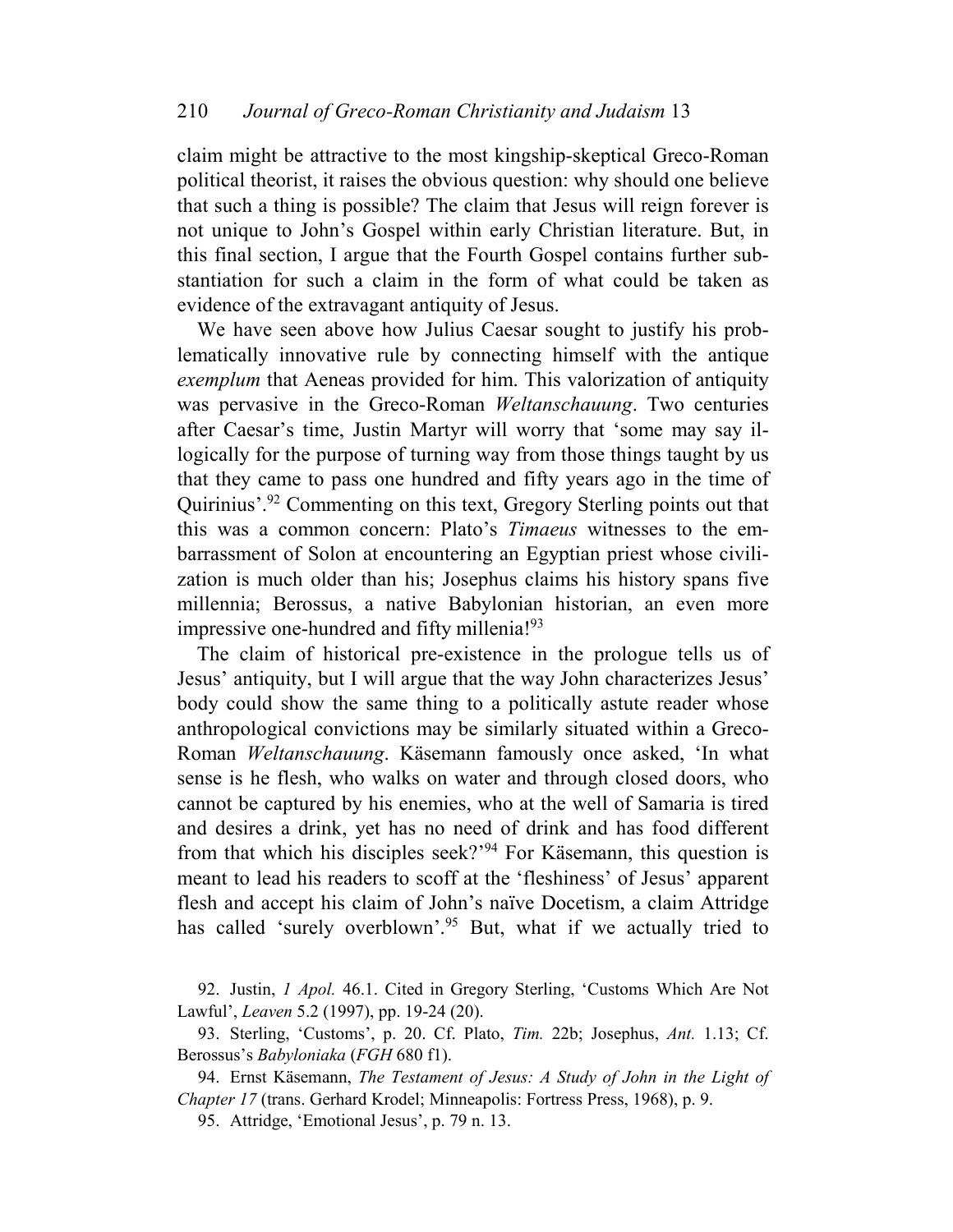answer the question within the reconstructed perspective of these readers of interest? What kind of flesh is it that needs so little food, is apparently sexually inactive, but participates in its greatest revelation nude (on a cross)? The answer might be: ancient flesh.

In Lucretius's version, for instance, of the Golden Age myth, <sup>96</sup> the earliest humans need very little food, know no lust and wear no clothing. Later early Christian authors would find much concord between such images and their understanding of prelapsarian humanity. Gregory of Nyssa, for instance, compares the 'tunics of skin' of Gen. 3.21 with human beings being clothed with 'sexual intercourse, conception, childbirth, uncleanness, nursing, feeding, excretion, gradual growth to adulthood, prime of life, old age, illness and death'.<sup>97</sup> Jesus is presented as ancient in a bodily way. Not only is this antiquity valorized, but it could serve to support the notion that his reign will be eternal. While there were many explanations for aging in Greek and Roman medicine, one popularized by Galen is that eating is what causes us to age: earthy particles that do not burn properly build up and people suffer from 'insufficient digestion, which in turn leads to an accumulation of putrefying waste products'.<sup>98</sup> Jesus' flesh is ancient, it resists ageing and can be trusted to last forever, enabling an eternal reign.

#### *Conclusion*

This article has considered how a reader of John's Gospel whose worldview had been shaped by Greco-Roman political thought might have approached the presentation of Jesus as a king in this Gospel. Such a reader frequently confronts this claim, not just in explicit uses of the term 'king' but by a characterization which in many respects

96. Lucretius, *Nat.* 5.920-1010. See Dean Hammer, *Roman Political Thought: From Cicero to Augustine* (Cambridge: Cambridge University Press, 2014), pp. 93- 179.

97. Gregory of Nyssa, *Virg*. 12.4-13.1. Cited in Theresa Shaw, *The Burden of the Flesh: Fasting and Sexuality in Early Christianity* (Minneapolis: Fortress Press, 1998), p. 190. See also pp. 205-206 for similar conclusions from John Chrysostom, Basil of Ancyra, Basil of Caesarea and Evagrius.

98. Daniel Shäfer, 'More than a Fading Flame: The Physiology of Old Age between Speculative Analogy and Experimental Method', in Manfred Horstmanshoff, Helen King and Claus Zittel (eds.), *Blood, Sweat and Tears: The Changing Concept of Physiology from Antiquity into Early Modern Europe* (Leiden: Brill, 2012), pp. 241-66 (241).